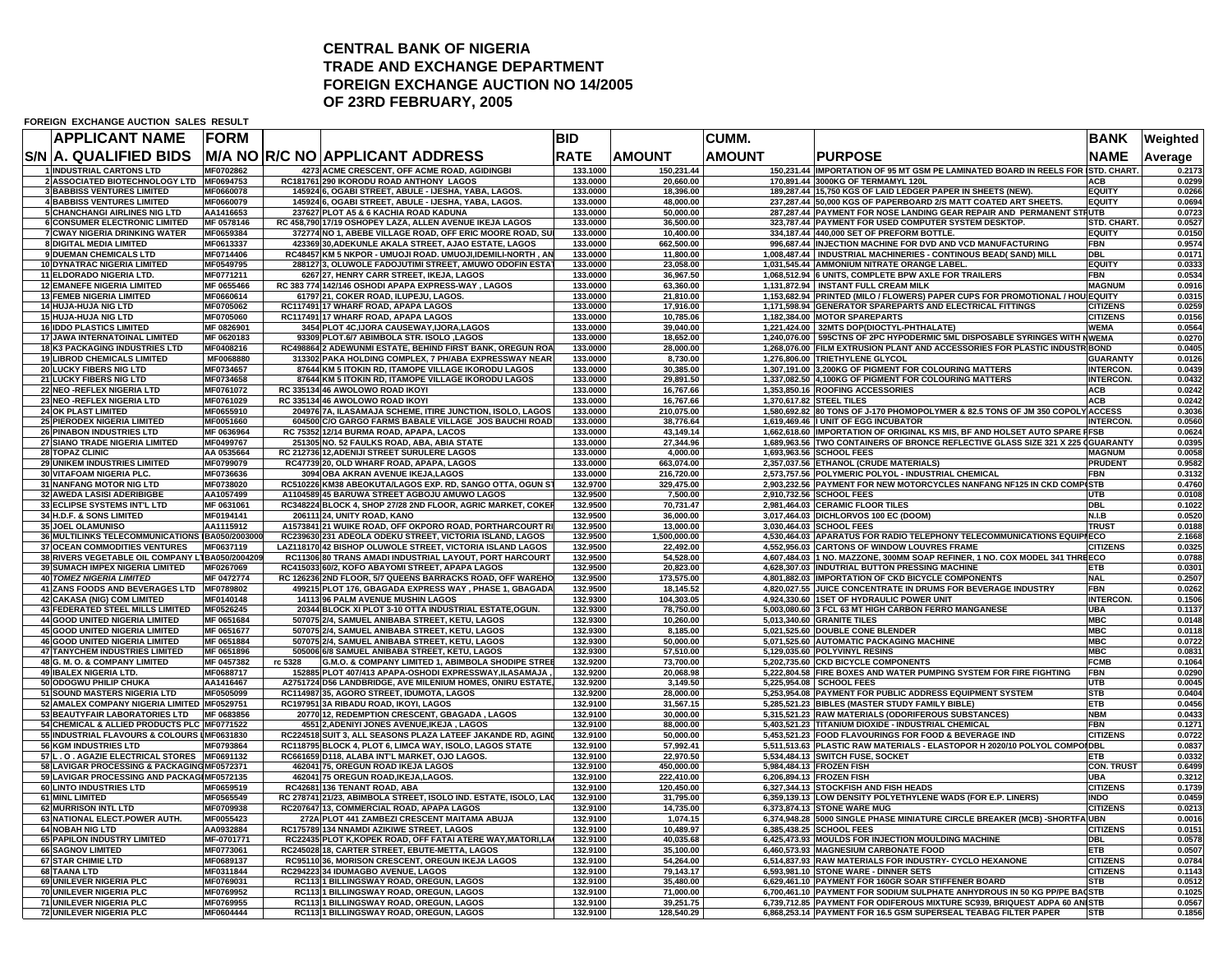| 73 UNILEVER NIGERIA PLC                                                       | MF0738808                  | RC113 1 BILLINGSWAY ROAD, OREGUN, LAGOS                                                                         | 132.9100             | 167,132.02             |                          | 7,035,385.16 PAYMENT FOR YELLOW PETROLEUM JELLY                                                                                                        | <b>STB</b>                     | 0.2414           |
|-------------------------------------------------------------------------------|----------------------------|-----------------------------------------------------------------------------------------------------------------|----------------------|------------------------|--------------------------|--------------------------------------------------------------------------------------------------------------------------------------------------------|--------------------------------|------------------|
| <b>74 UNILEVER NIGERIA PLC</b>                                                | MF0769050                  | RC113 1 BILLINGSWAY ROAD, OREGUN, LAGOS                                                                         | 132.9100             | 90,863.16              |                          | 7,126,248.32 PAYMENT FOR SODIUM BICARBONATE TECHNICAL GRADE BICAR                                                                                      | <b>STB</b>                     | 0.1312           |
| 75 UNILEVER NIGERIA PLC                                                       | MF0769021                  | RC1131 BILLINGSWAY ROAD, OREGUN, LAGOS                                                                          | 132.9100             | 118,107.72             |                          | 7,244,356.04 PAYMENT FOR YELLOW PETROLEUM JELLY ASTRA 50 YELLOW                                                                                        | <b>STB</b>                     | 0.1706           |
| 76 UNILEVER NIGERIA PLC                                                       | MF0769001                  | RC113 1 BILLINGSWAY ROAD, OREGUN, LAGOS                                                                         | 132.9100             | 376,822.92             |                          | 7,621,178.96 PAYMENT FOR VELEC COUNTING MACHINES, ROVEMA V250 FFS MAISTB                                                                               |                                | 0.5442           |
| 77 UNILEVER NIGERIA PLC                                                       | MF0769048                  | 113 1 BILLINGSWAY ROAD, OREGUN, LAGOS                                                                           | 132.9100             | 8,542.25               |                          | 7.629.721.21 OMO 1KG REVERSE PRINTED LAMINATED WRAPPER                                                                                                 | UBA                            | 0.0123           |
| <b>78 UNILEVER NIGERIA PLC</b>                                                | MF0769964                  | 1131, BILLINGSWAY OREGUN, IKEJA LAGOS.                                                                          | 132.9100             | 325,666.25             |                          | 7,955,387.46 CAUSTIC SODA LIQUID                                                                                                                       | N.I.B                          | 0.4703           |
| 79 VIPRA INTERNATIONAL LIMITED                                                | MF-0946910                 | RC479060 A-1, EKO COURT, KOFO ABAYOMI STREET, VICTORIA ISLA                                                     | 132.9100             | 26,452.00              |                          | 7,981,839.46 CHLORINATED POLYTHYLENE                                                                                                                   | DBL                            | 0.0382           |
| 80 YAHOO CONFECTIONARIES LIMITED MF-0946913                                   |                            | RC608629 A-1, EKO COURT, KOFO ABAYOMI STREET, VICTORIA ISLA                                                     | 132.9100             | 26,800.00              |                          | 8,008,639.46 19.00MTS OF GUM BASE VNS001 & GUM BASE BH008-2                                                                                            | <b>DBL</b>                     | 0.0387           |
| 81 ZENITH CONTAINERS COMPANY LTD. MF0790166                                   |                            | 12612 PLOT 136, TRANS-AMADI IND. ESTATE PORT HARCOURT                                                           | 132.9100             | 227,150.00             |                          | 8,235,789.46 HIGH DENSITY POLYETHYLENE ( PRIME ) - INDUSTRIAL CHEMICAL                                                                                 | <b>FBN</b>                     | 0.3280           |
| 82 ZENITH PLASTIC IND.LTD.                                                    | MF0609721                  | 3475 KM 16, ABA EXPRESSWAY, PORT HARCOURT                                                                       | 132.9100             | 32,672.00              |                          | 8,268,461.46 STABILIZER LANKROMARK                                                                                                                     | FBN                            | 0.0472           |
| <b>83 ACCAT NIG LTD</b>                                                       | MF0775537                  | 376203 8, REVIVAL CLOSE OFF COCOA INDUSTRIES ROAD OGBA                                                          | 132.9000             | 209,148.00             |                          | 8,477,609.46 1 54M MLS TOWER,7 50M MLS TOWER,4 SHIPPING 20FT CONTAINER, PLATINUM                                                                       |                                | 0.3020           |
| 84 ADEMOH OMEIZA ABDUL-MUHAIMINU AA1044903                                    |                            | A2260837 NDIC, PLOT 4461/447 CENTRAL BUSINESS DISTRICT, ABUJA                                                   | 132.9000             | 5,400.00               |                          | 8,483,009.46 SCHOOL FEES & ACCOMODATION FOR ADEMOH A                                                                                                   | DBL                            | 0.0078           |
| 85 AFRIBANK INTERNATIONAL LIMITED (IAA 1054687                                |                            | 145877 PC28 Afribank Street, Victoria Island, Lagos                                                             | 132.9000             | 2,960.41               |                          | 8,485,969.87 Course fee on Mergers and Acquisition b/o Mr. Abdulahi Abba in favoulAIMB                                                                 |                                | 0.0043           |
| 86 AGBASI CHIDINMA OBIANUJU                                                   | AA0568846                  | A2010689 95/129 OKOTA RD, VIA ISOLO CELE BUS-STOP, ISOLO, LAC                                                   | 132.9000             | 4,804.00               |                          | 8,490,773.87 PAYMENT FOR TUITION FEES                                                                                                                  | STB                            | 0.0069           |
| 87 ALAKIJA HOLDINGS LTD                                                       | MF 0803255                 | RC 4164 MOTEC BUILDING MKO ABIOLA WAY IBADAN                                                                    | 132.9000             | 32,590.00              |                          | 8,523,363.87 SECOND HAND ENGINE SPARE PARTS                                                                                                            | COOP                           | 0.0471           |
| <b>88 ALAKS NIGERIA LIMITED</b>                                               | MF0675484                  | 24182 34/36 BURMA ROAD, APAPA, LAGOS.                                                                           | 132.9000             | 152,400.00             |                          | 8,675,763.87 SUPER CITRONELLA, AND ODORIFEROUS CHEMICAL                                                                                                | UBA                            | 0.2201           |
| 89 ANZZY INDUSTRIAL CO. NIG. LTD.                                             | MF0680820                  | 53366 149 OLD EXPRESS ROAD, ABA, ABIA STATE                                                                     | 132.9000             | 11,500.00              |                          | 8,687,263.87 20 SETS OF FUEL DISPENSER                                                                                                                 | UTB                            | 0.0166           |
| 90 BARIOU RAYMOND ALBERT                                                      | AA1294960                  | OOAE95271 16 KEFFI STREET. S.W IKOYI LAGOS                                                                      | 132.9000             | 29,225.00              |                          | 8,716,488.87 PERSONAL HOME REMITTANCE                                                                                                                  | STD. CHART.                    | 0.0422           |
| 91 BELLCO INTERNATIONAL COY. LTD                                              | MF0738154                  | RC296817 9, EKEOLULU STREET, SURULERE, LAGOS                                                                    | 132.9000             | 11,778.40              |                          | 8,728,267.27 PAYMENT FOR TRANSFORMER AND FAN HEATER                                                                                                    | <b>STB</b>                     | 0.0170           |
| 92 BELLCO INTERNATIONAL COY. LTD                                              | MF0294044                  | RC296817 9, EKEOLULU STREET, SURULERE, LAGOS                                                                    | 132.9000             | 14,750.00              |                          | 8,743,017.27 PAYMENT FOR FAN PARTS-FAN MOTOR & SWITCH BOX, METAL BAS STB                                                                               |                                | 0.0213           |
| 93 BOULOS ENTERPRISES LIMITED                                                 | MF0315776                  | 3763 PLOT 10, BLOCK D ACME ROAD, OGBA INDUSTRIAL                                                                | 132.9000             | 135,200.00             |                          | 8,878,217.27 400 SETS OF LIFAN LF125-5 MOTORCYCLES IN CKD COMPONENT                                                                                    | N.I.B                          | 0.1952           |
| 94 BOULOS ENTERPRISES LIMITED                                                 | MF0315785                  | 3763 PLOT 10. BLOCK D ACME ROAD, OGBA INDUSTRIAL                                                                | 132.9000             | 315,000.00             |                          | 9,193,217.27 1000 SETS OF LF125-5 LIFAN MOTORCYCLES IN CKD FORM                                                                                        | N.I.B                          | 0.4549           |
| 95 BOULOS ENTERPRISES LIMITED                                                 | MF0315775                  | 3763 PLOT 10, BLOCK D ACME ROAD, OGBA INDUSTRIAL                                                                | 132.9000             | 189,000.00             |                          | 9,382,217.27 600 SETS OF LF125-5 LIFAN MOTORCYCLES IN CKD FORM                                                                                         | N.I.B                          | 0.2729           |
| 96 C I C LIMITED                                                              | BA050/2004210<br>MF0614162 | RC480642 35/39 CREEK ROAD, APAPA, LAGOS<br><b>RC4151</b>                                                        | 132.9000             | 22,260.00              | 9,404,477.27 FROZEN FISH |                                                                                                                                                        | ECO<br><b>FCMB</b>             | 0.0321<br>0.2656 |
| 97 CADBURY NIGERIA PLC<br>98 CENTOLIGHT INDUSTRIES NIGERIA LIMF0676362        |                            | LATEEF JAKANDE ROAD, AGIDINGBI IKEJA, LAGOS.<br>65080 NO 476, OLD OJO ROAD, BY ILEGBO, LAGOS.                   | 132.9000<br>132.9000 | 183,960.00             |                          | 9,588,437.27 28MT KNORR CUBE BEEF FOIL WRAPPER                                                                                                         | UBA                            | 0.0324           |
| 99 CGC NIGERIA LIMITED                                                        | MF0791810                  | 210299 CGC CAMP NNAMDI AZIKIWE WAY, KUDENDA INDUSTRIAL                                                          | 132.9000             | 22,465.00<br>77,130.24 |                          | 9,610,902.27 IN POLY PROPESENE COPOLYMER J-330 RESIN N<br>9,688,032.51  I UNIT OF HEATER SPRAYER BITUMEN TANK CAPACITY 10,000LT                        | <b>INTERCON.</b>               | 0.1114           |
| <b>100 CGC NIGERIA LIMITED</b>                                                | MF0791811                  | 210299 CGC CAMP NNAMDI AZIKIWE WAY, KUDENDA INDUSTRIAL                                                          | 132.9000             | 148,773.80             |                          | 9,836,806.31 7 UNITS OF PERKINS GENERATING SET                                                                                                         | <b>INTERCON.</b>               | 0.2148           |
| 101 CHANNEL IT NIG LTD                                                        | MF0795622                  | 484928 PLT 1434 AMODU TIJANI STR, V/ISLAND, LAGOS                                                               | 132.9000             | 154,193.00             |                          | 9,990,999.31 COMPUTER AND ACCESSORIES                                                                                                                  | <b>FBN</b>                     | 0.2227           |
| <b>102 CHI PHARM LIMITED</b>                                                  | MF 0744834                 | 300051 20 BENSON ANORUE STREET, OSHODI, LAGOS                                                                   | 132.9000             | 167,540.90             |                          | 10,158,540.21   1900UNITS OF JANSSEN PRODUCTS (PHARMACEUTICAL PRODUCTSWEMA                                                                             |                                | 0.2419           |
| 103 CHI PHARMACEUTICALS LTD                                                   | MF 0744836                 | RC 300,051 20 CHIEF ANORUE STREET, APAKUN OSHODI LAGOS                                                          | 132.9000             | 59,796.92              |                          | 10,218,337.13 VARIOUS PHARMACEUITICAL PDTS(QUNIMAX)                                                                                                    | <b>MAGNUM</b>                  | 0.0863           |
| <b>104 CHIKA OKONKWO</b>                                                      | AA1413386                  | A2616416 PLOT 4, BLOCK 6, ALEX AGULEFO STREET, SURULERE, LA                                                     | 132.9000             | 2,000.00               | 10,220,337.13 PTA        |                                                                                                                                                        | CHARTERED                      | 0.0029           |
| 105 CHINA UNITY MANUFACTURING CO LTMF0752101                                  |                            | RC98374 136/138 NNAMDI AZIKIWE, LAGOS                                                                           | 132.9000             | 21,105.90              |                          | 10,241,443.03 CARTONS OF BUTTERFLY BRAND ADHESIVE                                                                                                      | <b>CITIZENS</b>                | 0.0305           |
| 106 CHIZZY {NIGERIA} LIMITED                                                  | MF 0946277                 | RC-93191 NO.8, ISHERI ROAD, IKEJA, LAGOS. STATE                                                                 | 132.9000             | 132,000.00             |                          | 10,373,443.03 INDUSTRIAL RAW MATERIALS FOR INK AND PAINT PRODUCTION - TIDBL                                                                            |                                | 0.1906           |
| 107 CLASSIC BEVERAGES NIG. LIMITED                                            | MF 0797882                 | RC376144 PLOT 9A, BLOCK E, AMUWO ODOFIN INDUSTRIAL ESTATE                                                       | 132.9000             | 38,402.67              |                          | 10,411,845.70 DOUBLE LOK P 28MM BLUE CLOSURES - 2244000 PIECES                                                                                         | DBL                            | 0.0555           |
| <b>108 CLASSIC BEVERAGES NIG. LIMITED</b>                                     | MF 0797880                 | RC376144 PLOT 9A, BLOCK E, AMUWO ODOFIN INDUSTRIAL ESTATE                                                       | 132.9000             | 68,701.90              |                          | 10,480,547.60   RAW MATERIALS FOR PRODUCTION - APPLE BITTER CHERRY, COCIDBL                                                                            |                                | 0.0992           |
| 109 CLASSIC BEVERAGES NIG. LIMITED                                            | MF 0797883                 | RC376144 PLOT 9A, BLOCK E, AMUWO ODOFIN INDUSTRIAL ESTATE                                                       | 132.9000             | 37,136.48              |                          | 10,517,684.08 TES 28RA BLUE CAPS WITH CB LOGO - 3003000 PIECES                                                                                         | DBL                            | 0.0536           |
| <b>110 CLASSIC BEVERAGES NIGERIA LTD</b>                                      | MF0495598                  | RC 376144 PLOT 9A.BLK E AMUWO ODOFIN IND ESTATE MILE 2.LAGO                                                     | 132.9000             | 3,291.35               |                          | 10,520,975.43 108800 PIECES OF DOUBLE LOK P 28MM RED, ORANGE, YELLOW AN TRUST                                                                          |                                | 0.0048           |
| 111 CLASSIC BEVERAGES NIGERIA LTD                                             | MF0495292                  | RC 376144 PLOT 9A, BLK E AMUWO ODOFIN IND ESTATE MILE 2, LAGO                                                   | 132.9000             | 2,650.05               |                          | 10,523,625.48 SEVEN ITEMS OF SPARE PARTS FOR LOW COMPRESSOR INDUSTRI/TRUST                                                                             |                                | 0.0038           |
| <b>112 CLASSIC BEVERAGES NIGERIA LTD</b>                                      | MF0495291                  | RC 376144 PLOT 9A, BLK E AMUWO ODOFIN IND ESTATE MILE 2, LAGO                                                   | 132.9000             | 3,241.33               |                          | 10,526,866.81 TWO ITEMS OF SPARE PARTS FOR INDUSTRIAL MACHINE                                                                                          | TRUST                          | 0.0047           |
| 113 CLASSIC BEVERAGES NIGERIA LTD MF0495839                                   |                            | RC 376144 PLOT 9A, BLK E AMUWO ODOFIN IND ESTATE MILE 2, LAGO                                                   | 132.9000             | 32,772.93              |                          | 10,559,639.74 4 NOS. SPARE PART FOR INDUSTRIAL BOTTLING MACHINE                                                                                        | <b>TRUST</b>                   | 0.0473           |
| <b>114 CLASSIC INDUSTRIES LTD</b>                                             | MF 0636960                 | RC 452750 37, WAREHOUSE ROAD, APAPA, LAGOS                                                                      | 132.9000             | 35,600.47              |                          | 10,595,240.21 IMPORTATION OF ORIGINAL AUTOMOTIVE SPARE PARTS                                                                                           | FSB                            | 0.0514           |
| 115 CLEAN VISION & CO.LTD.                                                    | MF0272420                  | 282865 2D EDO-EZEMEWI ROAD, URUAGU, NNEWI                                                                       | 132.9000             | 90,000.00              |                          | 10,685,240.21 FAIRLY USED MOTORCYCLE                                                                                                                   | FBN                            |                  |
|                                                                               |                            |                                                                                                                 |                      |                        |                          |                                                                                                                                                        |                                | 0.1300           |
| 116 Co-operative Development Bank Plc                                         | AA1422634                  | 30795 1 <sup>A</sup> , Ligali Ayorinde Avenue, V/Island, Lagos                                                  | 132.9000             | 11,760.00              |                          | 10,697,000.21 Training/Course Fees                                                                                                                     | CDB                            | 0.0170           |
| 117 Co-operative Development Bank Plc                                         | AA1422633                  | 30795 1 <sup>A</sup> , Ligali Ayorinde Avenue, V/Island, Lagos                                                  | 132.9000             | 2,400.00               |                          | 10,699,400.21 Swiftnet Fin Service Fees and Administration Fee                                                                                         | CDB                            | 0.0035           |
| <b>118 CORMART (NIGERIA) LIMITED</b>                                          | MF 0744839                 | 34618 20, CHIEF BENSON ANORUE STREET APAKUN OSHODI LAO                                                          | 132.9000             | 37,602.56              |                          | 10,737,002.77   138UNITS OF HAND PALLET TRUCKS                                                                                                         | <b>WEMA</b>                    | 0.0543           |
| 119 CORPORATE OIL & GAS LTD                                                   | MF0944312                  | 231617 FORTUNE TOWER 27/29 ADEYEMO ALAKIJA ST. V/ISLAND                                                         | 132.9000             | 2,275,000.00           |                          | 13,012,002.77 INDUSTRIAL MATERIAL- DEFORMED REINFORCING BARS (IRON RODZENITH                                                                           |                                | 3.2851           |
| 120 CRYSTAL INTERNATIONAL LIMITED                                             | MF0681971                  | 390703 81 IKORODU ROAD LAGOS NIGERIA                                                                            | 132.9000             | 10,864.00              |                          | 13,022,866.77   1,100PCS OF BUILDING STONES                                                                                                            | <b>INTERCON</b>                | 0.0157           |
| 121 CRYSTAL INTERNATIONAL LIMITED                                             | MF0681972                  | 390703 81 IKORODU ROAD LAGOS NIGERIA                                                                            | 132.9000             | 6,125.00               |                          | 13,028,991.77 3,100 SETS OF RADIO CASSETTE RECORDER                                                                                                    | <b>INTERCON.</b>               | 0.0088           |
| <b>122 DANGOTE INDUSTRIES LTD</b>                                             | MF0499015                  | RC71242 1, ALFRED REWANE ROAD, FALOMO IKOYI LAGOS                                                               | 132.9000             | 1,463,380.01           |                          | 14,492,371.78 12,749.99 MT OF WHEAT                                                                                                                    | <b>CITIZENS</b>                | 2.1131           |
| 123 DANMAN PLASTICS & PACKAGING INDMF0641000                                  |                            | RC 96422 21, KOPEK ROAD, OFF FATAI ATERE WAY, MATORI IND. ES                                                    | 132.9000             | 40,041.79              |                          | 14,532,413.57 COATED CALCIUM CARBONATE                                                                                                                 | <b>INDO</b>                    | 0.0578           |
| <b>124 DEMOLA DENLOYE</b>                                                     | AA 1054685                 | A0612280 208 Regency Suites, 17 Ahmed Onibudo Street, Victoria Islar                                            | 132.9000             | 2,500.00               |                          | 14,534,913.57 Second partial payment of Spring 2005 school fees b/o Mr. Olasoji O. D AIMB                                                              |                                | 0.0036           |
| 125 DIRECT ON PC                                                              | MF-0577036                 | RC-439178 PLOT B,BLOCK 1, ILUPEJU INDUSTRIAL AVENUE ILUPEJU                                                     | 132.9000             | 85,841.43              |                          | 14,620,755.00 TRANSMISSION APPARARTUS PART NUMBER 6218356016 TYPE NO 1DBL                                                                              |                                | 0.1240           |
| 126 DOLU SEGUN & CO                                                           | AA1317410                  | A045011 7 OLATUNDE AYOOLA AV. OBANIKORO LAGOS                                                                   | 132.9000             | 3,500.00               |                          | 14,624,255.00 UPKEEP ALLOWANCE                                                                                                                         | AFRI                           | 0.0051           |
| 127 DR AISHA BABA DIKWA                                                       | AA 0064330                 | A0093550 DEPT OF VET MEDICINE UNIVERSITY OF MAIDUGURI, BORI                                                     | 132.9000             | 13,190.64              |                          | 14,637,445.64 SCHOOL ALLOWANCE FOR DIKWA A                                                                                                             | DBL                            | 0.0190           |
| 128 DRS Nigeria Ltd                                                           | MF0685114                  | 434868 237, Ikorodu Road, Ilupeju, Lagos                                                                        | 132.9000             | 587,575.00             |                          | 15,225,020.64 PS 900 Photoscribe Optical Mark Reader Machine                                                                                           | CDB                            | 0.8485           |
| 129 DRS Nigeria Ltd                                                           | MF0685113                  | 434868 237, Ikorodu Road, Ilupeju, Lagos                                                                        | 132.9000             | 22,760.00              |                          | 15,247,780.64 LGi 15 Line Printing Machine                                                                                                             | CDB                            | 0.0329           |
| <b>130 EAS AIRLINES LIMITED</b>                                               | AA1325304                  | 59507 29 ADENIYI JONES AVENUE IKEJA                                                                             | 132.9000             | 45,000.00              |                          | 15,292,780.64 PAYMENT OF AIRCRAFT LEASE RENTAL FOR JAN.2005                                                                                            | <b>AFRI</b>                    | 0.0650           |
| <b>131 EAS AIRLINES LIMITED</b>                                               | AA1325305                  | 59507 29 ADENIYI JONES AVENUE IKEJA                                                                             | 132.9000             | 32,492.00              |                          | 15,325,272.64 PAYMENT OF AIRCRAFT MAINTENANCE RESERVE                                                                                                  | AFRI                           | 0.0469           |
| <b>132 EAS AIRLINES LIMITED</b>                                               | AA1325306                  | 59507 29 ADENIYI JONES AVENUE IKEJA                                                                             | 132.9000             | 14,000.00              |                          | 15,339,272.64 AIRCRAFT COMPONENT REPAIR AND OVERHAUL COST                                                                                              | <b>AFRI</b>                    | 0.0202           |
| 133 EASTERN BULKCEM COMPANY LIMITEMF 0699358                                  | MF0681878                  | RC 20673 FLAT 5, 11 AWOLOWO ROAD IKOYI LAGOS                                                                    | 132.9000             | 210,000.00             |                          | 15,549,272.64 2500 METRIC TONS OF ORDINARY PORTLAND CEMEMT IN BULK CONFIDELITY<br>15,560,074.26 32 BOXES OF 38MM*153M STAMPING FOIL(123 REELS PER BOX) | <b>INTERCON.</b>               | 0.3032           |
| <b>134 EKIDO INVESTMENT LIMITED</b><br><b>135 ELEGANZA INDUSTRIES LIMITED</b> | MF0645878                  | 355716 THE PENTAGON PLAZA 3RD FLOOR UNIT B, 23, ROAD OPE                                                        | 132.9000             | 10,801.62<br>330.64    |                          | 15,560,404.90 MACHINE SPARE PARTS- SENSING POWER, CLAMPING JAW, E.T.C                                                                                  | <b>EQUITY</b>                  | 0.0156           |
| 136 ESTENDO POWER PRODUCTS CO. LTDMF0680972                                   |                            | 21074 PLOT 33, MOBOLAJI JOHNSON WAY, OREGUN INDUSTRIAL<br>254170 300 WHARF ROAD APAPA LAGOS                     | 132.9000<br>132.9000 | 80,640.00              |                          | 15,641,044.90 1,440 PCS OF GENERATORS                                                                                                                  | UTB                            | 0.0005<br>0.1164 |
| <b>137 FACILITY PRODUCTS LTD</b>                                              | MF0648371                  | 26268 PLOT 68 IKORODU IND EST. IKORODU LAGOS                                                                    | 132.9000             | 52,700.00              |                          | 15,693,744.90 34MT EVA GRADE N8038                                                                                                                     | AFRI                           | 0.0761           |
| 138 G.M.O & CO. LTD                                                           | MF0620311                  | 5328 1, ABIMBOLA SHODIPE STREET, WESTERN AVENUE, SURU                                                           | 132.9000             | 46,830.00              |                          | 15,740,574.90 BICYCLE COMPONENTS IN CKD                                                                                                                | <b>GUARANTY</b>                | 0.0676           |
| 139 GENERATION ELECTRICAL APPLIANC MF 0701126                                 |                            | RC 481544 D521 ALABA INTERNATIONAL MARKET OJO. LAGOS STATI                                                      | 132.9000             | 33,431.00              |                          | 15.774.005.90 VOLTAGE STABILIZERS & TV ANTENNAES                                                                                                       | DBI                            | 0.0483           |
| <b>140 GENERATOR WAREHOUSE LTD</b>                                            | MF 0559528                 | RC 308113 146C LIGALI AYORINDE STREET, VICTORIA ISLAND, LAGOS                                                   | 132.9000             | 96,265.00              |                          | 15,870,270.90 DIESEL GENERATOR (GOODS ARE NEW)                                                                                                         | Capital                        | 0.1390           |
| <b>141 GEOELIS AND COMPANY LIMITED</b>                                        | MF 0267192                 | RC 18374 9, ELETU-IWASHE STREET, LAGOS                                                                          | 132.9000             | 452,200.00             |                          | 16,322,470.90 14,420 CARTONS AJIKAMA MONOSODIUM GLUTAMATE PURE WHITE FIDELITY                                                                          |                                | 0.6530           |
| <b>142 GMT LIMITED</b>                                                        | MF0694045                  | 333700 14 GERARD ROAD IKOYI                                                                                     | 132.9000             | 344,044.71             |                          | 16,666,515.61 IMPORTATION OF TIN PLATES                                                                                                                | STD. CHART.                    | 0.4968           |
| <b>143 GMT NIGERIA LIMITED</b>                                                | MF0795674                  | 333700 14 GERARD ROAD IKOYI ,LAGOS                                                                              | 132.9000             | 23,895.00              |                          | 16,690,410.61 SWEETENED CONDENSED FULL CREAM MILK PEAK                                                                                                 | FBN                            | 0.0345           |
| <b>144 GMT NIGERIA LIMITED</b>                                                | MF0711085                  | 333700 14 GERARD ROAD IKOYI . LAGOS                                                                             | 132.9000             | 146,680.41             |                          | 16,837,091.02 JUNIOUR GROWING UP MILK BASE LP                                                                                                          | FBN                            | 0.2118           |
| <b>145 GMT NIGERIA LIMITED</b>                                                | MF0711087                  | 333700 14 GERARD ROAD IKOYI, LAGOS                                                                              | 132.9000             | 40,557.89              |                          | 16,877,648.91 COLD REDUCED ELECTROLYTIC TIN-PLATE 7.0/8.5 CXX                                                                                          | <b>FBN</b>                     | 0.0586           |
| <b>146 GMT NIGERIA LIMITED</b>                                                | MF0711466                  | 333700 14 GERARD ROAD IKOYI, LAGOS                                                                              | 132.9000             | 72,102.91              |                          | 16.949.751.82 DOUBLE REDUCED ELECTROLYTIC TIN-PLATE- 2.8/5.0                                                                                           | <b>FBN</b>                     | 0.1041           |
| <b>147 HI-TESCO INDUSTRIES LIMITED</b>                                        | MF0776062                  | 177379 160B OKOTA ROAD, CELE BUS STOP, OKOTA LAGOS.                                                             | 132.9000             | 63,680.00              |                          | 17,013,431.82 CITRIC ACID MONO/ANHYDROUS                                                                                                               | <b>UBA</b>                     | 0.0920           |
| <b>148 HI-TESCO INDUSTRIES LIMITED</b>                                        | MF0776064                  | 177379 160B OKOTA ROAD CELE BUS STOP OKOTA LAGOS.                                                               | 132.9000             | 50,544.00              |                          | 17,063,975.82 MONOETHYLENE GLYCOL                                                                                                                      | <b>UBA</b>                     | 0.0730           |
| 149 HOLDEN ELECTRONICS INDUSTRIES LMF0675820                                  |                            | 62371 21 OSHOLAKE STREET, EBUTE METTA, LAGOS.                                                                   | 132.9000             | 2,526.58               |                          | 17,066,502.40 ELECTRICAL ELECTRONIC WORKSHOP SERVICE AIDS. SERVISOL SIIUBA                                                                             |                                | 0.0036           |
| 150 HONEYWELL FLOUR MILLS LTD.                                                | MF0635913                  | 55495 2ND GATE, TINCAN ISLAND PORT, APAPA, LAGOS                                                                | 132.9000             | 1,664,992.92           |                          | 18,731,495.32 HARD RED WINTER WHEAT                                                                                                                    | FBN                            | 2.4043           |
| <b>151 INTERWORLD PRODUCTS NIG LTD</b>                                        | MF 0737833                 | RC 268357 AFPRINT INDUSTRIAL ESTATE, PLOT 122/132 APAPA OSHO                                                    | 132.9000             | 20,281.73              |                          | 18,751,777.05 BLENDER WITH GRINDER MODEL, FOOD PROCESSOR (GOODS ARE ICapital                                                                           |                                | 0.0293           |
| 152 INTERWORLD PRODUCTS NIGERIA LINMF 0699831                                 |                            | RC 268357 PLOT 1 BLOCK A, AFRINT INDUSTRIAL ESTATE, 122-132 OS                                                  | 132.9000             | 25,654.54              |                          | 18,777,431.59 5,040 PCS BINATONE DRY IRON MOEL D1012055P                                                                                               | <b>FIDELITY</b>                | 0.0370           |
| <b>153 IRVING SINAT LIMITED</b>                                               | MF 0698775                 | 146218 11E, OBAGUN AV. MATORI MUSHIN,LAGOS                                                                      | 132.9000             | 133,120.00             |                          | 18,910,551.59 208MTS OF SODIUM HYDROSULFITE                                                                                                            | <b>WEMA</b>                    | 0.1922           |
| 154 J E OKEKE & SONS NIGERIA LIMITED MF 0714985                               |                            | RC 344986 D491, ALABA INTERNATIONAL MARKET OJO, LAGOS STAT                                                      | 132.9000             | 193,104.33             |                          | 19,103,655.92 TUNGSRAM ELECTRICAL BULBS                                                                                                                | <b>DBL</b>                     | 0.2788           |
| <b>155 JAYKAY CARPET IND. LTD.</b><br>156 JOHN HOLT PLC                       | MF0671479<br>MF0690693     | RC 202814 38/39, SHARADA IND, ESTATE, PHASE II, KANO<br>2662 3/4 ADEWUNMI INDUSTRIAL ESTATE, OREGUN, IKEJA, LAG | 132.9000<br>132.9000 | 59,294.71<br>44,204.00 |                          | 19,162,950.63 PVC SHEETINGS (BACKING MATERIAL FOR CARPETS)<br>19,207,154.63 AIR COOLED GENERATORS                                                      | <b>INDO</b><br><b>GUARANTY</b> | 0.0856<br>0.0638 |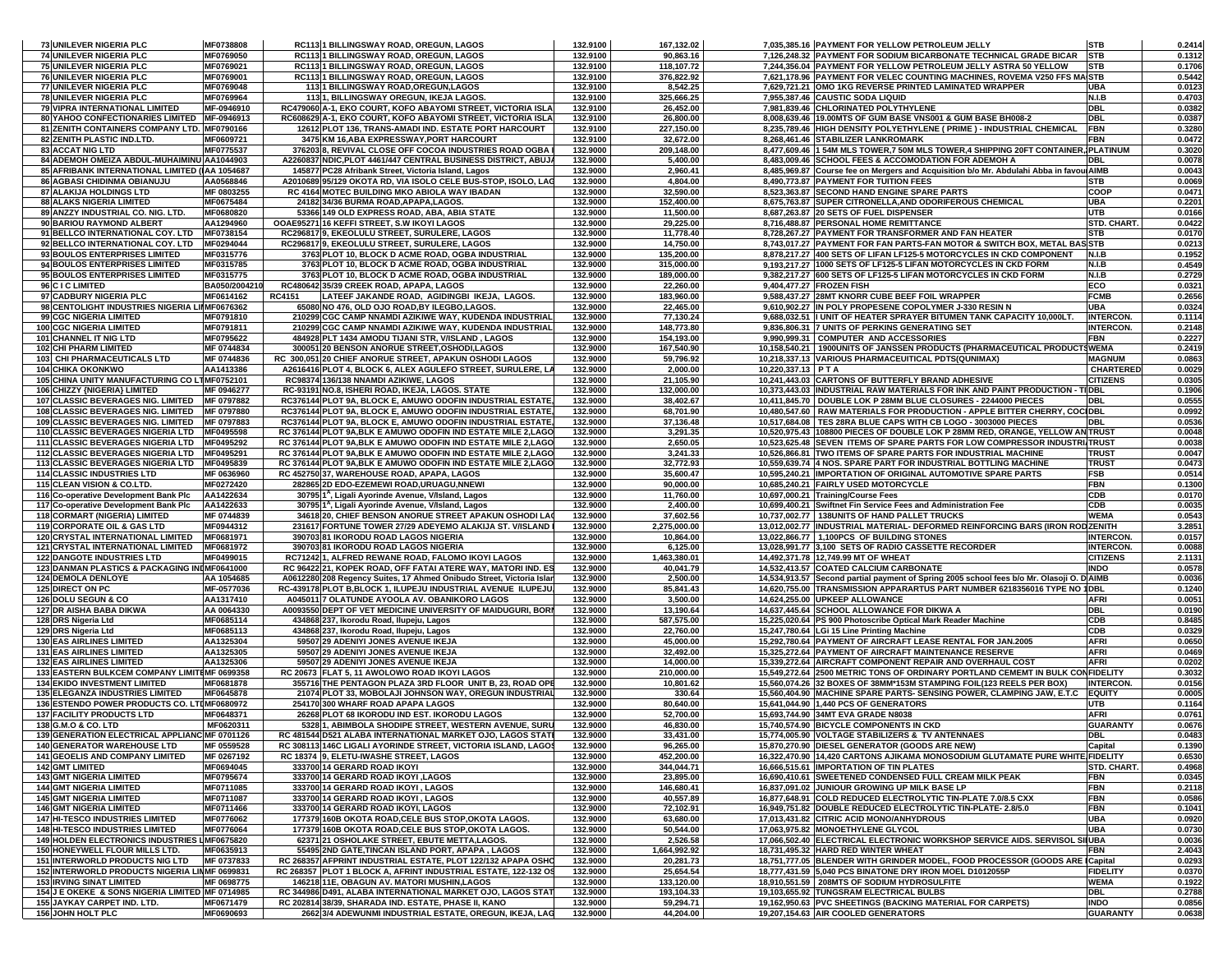| 157 JUSTICE J G O ANEKE                                                                          | AA1045112                     | A1984429 20 ST JOHNS CRESCENT UGBOGHE ABAKPA NIKE, ENUGL                                                                        | 132.9000             | 2,851.51                  |                           | 19,210,006.14 SCHOOL FEES FOR ANEKE J                                                                                                          | <b>DBL</b>                          | 0.0041           |
|--------------------------------------------------------------------------------------------------|-------------------------------|---------------------------------------------------------------------------------------------------------------------------------|----------------------|---------------------------|---------------------------|------------------------------------------------------------------------------------------------------------------------------------------------|-------------------------------------|------------------|
| <b>158 KINGS INDUSTRIES LIMITED</b>                                                              | MF0657966                     | RC509243 50, ODUDUWA STREET, OLORUNSOGO, PAPA-AJAO, LAGO                                                                        | 132.9000             | 51,579.36                 |                           | 19,261,585.50 WRITING PAPER IN SHEETS                                                                                                          | <b>OCEANIC</b>                      | 0.0745           |
| <b>159 LAIDE BENSON ONASHOKUN</b>                                                                | AA1291506                     | A0274930 PLOT 26B, CAIRO CRESCENT 2, ABUJA                                                                                      | 132.9000             | 9,000.00                  |                           | 19,270,585.50 PAYMENT OF SCHOOL FEES                                                                                                           | <b>GUARANTY</b>                     | 0.0130           |
| <b>160 LANRE SHITTU MOTORS(NIG) LTD</b><br>161 LINDA CHRIS INTERNATIONAL SERVIOMF0572625         | MF 0673608                    | RC 81334 15, ALHAJI TOKAN ST, SURULERE LAGOS<br>478577 NO 5 GODWIN- KRIS RD, URU, UMUDIM, NNEWI                                 | 132.9000<br>132.9000 | 133,840.00<br>200,000.00  |                           | 19,404,425.50 NISSAN PICK UP DOUBLE CABIN<br>19.604.425.50 FAIRLY USED MOTORCYCLES                                                             | <b>MAGNUM</b><br><b>CON. TRUST</b>  | 0.1933           |
| <b>162 MANNYBANK PLC</b>                                                                         | AA1382658                     | RC161020 2 ADEYEMO ALAKIJA STR, V/ISLAND                                                                                        | 132.9000             | 161.51                    |                           | 19,604,587.01 SWIFT SERVICE CHARGE                                                                                                             | <b>MANNY</b>                        | 0.2888<br>0.0002 |
| <b>163 MANNYBANK PLC</b>                                                                         | AA1382659                     | RC161020 2 ADEYEMO ALAKIJA STR, V/ISLAND                                                                                        | 132.9000             | 9,500.00                  |                           | 19,614,087.01 VALUE CARD MAINTENACE FEE                                                                                                        | <b>MANNY</b>                        | 0.0137           |
| 164 MAPLE PLASTIC IND. NIG. LTD.                                                                 | MF0164219                     | RC 194717 26, IZE IYAMU STR. OFF BALOGUN STR. OREGUN IND. EST.                                                                  | 132.9000             | 76,240.00                 |                           | 19,690,327.01 ARTIFICIAL RESIN (PLASTIC RAW MATERIAL)                                                                                          | <b>INDO</b>                         | 0.1101           |
| 165 MICKEY LADEY COMM. CO. LTD.                                                                  | MF0674951                     | RC 260404 33, ISALE AGBEDE STREET, IDUMOTA, LAGOS                                                                               | 132.9000             | 34,561.00                 |                           | 19,724,888.01 UNASSEMBLED BICYCLES IN CKD CONDITION                                                                                            | <b>INDO</b>                         | 0.0499           |
| <b>166 MR TONY OBAFEMI</b>                                                                       | AA1047561                     | C659138 999C INTERCONTINENTAL BANK PLC V/I LAGOS                                                                                | 132.9000             | 2,000.00                  | 19,726,888.01 PTA         |                                                                                                                                                | <b>INTERCON.</b>                    | 0.0029           |
| 167 MRS J.E ENWA                                                                                 | AA0740461                     | A1647747 DELTA STATE OFFICE OF THE A.G, ASABA                                                                                   | 132.9000             | 1,596.62                  |                           | 19,728,484.63 TUITION FEES IFO ONOSU OGHENERUEMUGBA                                                                                            | <b>GUARANTY</b>                     | 0.0023           |
| 168 MRS OLARENWAJU .E. OBAFEMI                                                                   | AA1088702                     | A2248695 11A GORIOLLA STREET F.D.C LTD                                                                                          | 132.9000             | 2,000.00                  | 19,730,484.63 PTA         |                                                                                                                                                | <b>INTERCON.</b>                    | 0.0029           |
| <b>169 MULTICHEM INDUSTRIES LIMITED</b>                                                          | MF0697492                     | 130408 PLOT D2, ISRAEL ADEBAJO CLOSE, IKEJA LAGOS                                                                               | 132.9000             | 83,776.00                 |                           | 19,814,260.63 CAUSTIC SODA SOLID                                                                                                               | <b>GUARANTY</b>                     | 0.1210           |
| 170 MULTILINKS TELECOMMUNICATIONS IMF 0651129<br>171 NAL BANK PLC                                | AA 1053685                    | 239630 231, ADEOLA ODEKU STREET, VICTORI ISLAND, LAGOS<br>RC 2392 NAL TOWERS, 20 MARINA, LAGOS                                  | 132.9000<br>132.9000 | 1,333,126.00<br>29,766.79 |                           | 21,147,386.63 APARATUS FOR RADIO TELEPHONY<br>21,177,153.42 PAYMENT OF EQUATION QUARTERLY RECURRING LICENCE FEE - RINAL                        | <b>MBC</b>                          | 1.9250<br>0.0430 |
| 172 NAL BANK PLC                                                                                 | AA 1053686                    | RC 2392 NAL TOWERS, 20 MARINA, LAGOS                                                                                            | 132.9000             | 33,353.68                 |                           | 21,210,507.10 PAYMENT OF EQUATION QUARTERLY RECURRING LICENCE FEE - RENAL                                                                      |                                     | 0.0482           |
| 173 NANFANG MOTOR NIGERIA LIMITED MF0735303                                                      |                               | 510226 KM 38, ABEOKUTA / LAGOS EXPRESS WAY ORENTA VILLA                                                                         | 132.9000             | 331,650.00                |                           | 21,542,157.10 1005PCS OF NEW MOTORCYCLE IN CKD COMPONENTS                                                                                      | <b>INTERCON.</b>                    | 0.4789           |
| 174 NEW HEALTHWAY COMPANY LIMITED MF0691825                                                      |                               | RC10994/13 KM 22 BADAGRY EXPRESSWAY, AJANGBADI, SURULERE I                                                                      | 132.9000             | 24,097.50                 |                           | 21,566,254.60 PUNCHES & DIESS (MACHINE SPARE TOOLINGS)                                                                                         | ETB                                 | 0.0348           |
| 175 NIGERIAN BOTTLING CO.PLC                                                                     | MF 0673995                    | RC 902 NBC HOUSE EBUTTE-METTA OYINGBO LAGOS                                                                                     | 132.9000             | 343,890.00                |                           | 21,910,144.60 JUICE CONCENTRATE                                                                                                                | <b>MAGNUM</b>                       | 0.4966           |
| 176 NIGERIAN-GERMAN CHEMICALS PLC MF0654889                                                      |                               | 3677 PLOT 144, OBA AKRAN AVENUE, IKEJA, LAGOS                                                                                   | 132.9000             | 51,564.00                 |                           | 21,961,708.60 CADMACH, SHYAM PLASTIC -SPARE PARTS FOR PHARMACEUTICAL FBN                                                                       |                                     | 0.0745           |
| 177 NIGERPET COMPANY LTD.<br><b>178 NUB INTERNATIONAL BANK LTD</b>                               | MF0600114                     | 505872 20 ELIAS CLOSE, VICTORIA ISLAND, LAGOS                                                                                   | 132.9000             | 1,417,829.73              |                           | 23,379,538.33 3000 METRIC TONS OF AUTOMOTIVE GAS OIL                                                                                           | ZENITH                              | 2.0474           |
| <b>179 OBI UCHENNA IFEOMA</b>                                                                    | AA 1253332<br>AA1289702       | RC 10422 554 ADETOKUNBO ADEMOLA CRESC. WUSE II ABUJA<br>A2224685 SERENE COURT, ROAD 14, LEKKI PHASE 1, LAGOS                    | 132.9000<br>132.9000 | 25,962.84<br>4,000.00     | 23,409,501.17 SCHOOL FEES | 23,405,501.17 PAYMENT FOR RECURRENT LICENCE FEE.                                                                                               | <b>NUB INT'L</b><br><b>GUARANTY</b> | 0.0375<br>0.0058 |
| 180 OJORAD NIG LTD                                                                               | MF0059304                     | RC455959 32 OLATILEWA STR, OFF OLUFEMI STR. SURULERE                                                                            | 132.9000             | 51,628.00                 | 23,461,129.17 FLASHLIGHTS |                                                                                                                                                | <b>MANNY</b>                        | 0.0746           |
| <b>181 OLAM NIGERIA LTD</b>                                                                      | MF-0650769                    | RC-140655 PLOT 2 BLOCK K ILASAMAJA IND ESTATE, APAPA OSHOD                                                                      | 132.9000             | 149,500.00                |                           | 23,610,629.17 THAI PARBOILED RICE (10% BROKEN) - 3000MT                                                                                        | DBL                                 | 0.2159           |
| 182 OLUMAWU NURSERY & PRIMARY SCHAA1291507                                                       |                               | 735603 PLOT 211, ADETOKUNBO ADEMOLA CRESCENT, WUSE 2, /                                                                         | 132.9000             | 9,617.50                  |                           | 23,620,246.67 PAYMENT OF SCHOOL FEES (PART)                                                                                                    | <b>GUARANTY</b>                     | 0.0139           |
| <b>183 ORMANS NIG LTD</b>                                                                        | MF0694555                     | RC 118102 2ND FLOOR 42 DOCEMU STREET IDUMOTA LGS                                                                                | 132.9000             | 52,600.00                 |                           | 23,672,846.67 150UNITS OF FAIRLY USED MOTORCYCLES                                                                                              | <b>ACB</b>                          | 0.0760           |
| 184 OXYGEN MANUFACTURING COMPANY MF0474240                                                       |                               | 367122 PLOT D4, ROAD D, MANDO LIGHT INDUSTRIAL ESTATE, KA                                                                       | 132.9000             | 253,540.00                |                           | 23,926,386.67 AS600HPCR OXYGEN MANUFACTURING PLANT, BRAND NEW WITH AEQUITY                                                                     |                                     | 0.3661           |
| <b>185 PAMAK INVT &amp; EQUIPT SERV</b>                                                          | MF0582130                     | RC 226886 12, ADEGBOLA STREET, ANIFOWOSHE, IKEJA                                                                                | 132.9000             | 25,000.00                 |                           | 23,951,386.67  INDUSTRIAL X-RAY FILMS                                                                                                          | <b>OCEANIC</b>                      | 0.0361           |
| 186 PHARMACARE SUPPORT SERVICES MF 065501<br><b>187 PHONECOM LTD</b>                             | MF 0181622                    | RC 169901 51 ROAD, BY NITEL GATE, FESTAC TOWN LAGOS                                                                             | 132.9000<br>132.9000 | 50,329.97<br>21,877.00    |                           | 24,001,716.64 FERMENTED MILK, YOGHO BRAND, FULL CREAM MILK, FERMENTED Capital                                                                  | FSB                                 | 0.0727<br>0.0316 |
| 188 PLASTIC PACKAGING INDUSTRIES LIMMF0469540                                                    |                               | RC 475995 7, SOMOYE STREET, OFF OLA AYENI STREET, IKEJA, LAGO<br>31304 7 Modupe Olajumoke Street, Off Obafemi Awolowo Way, Ikej | 132.9000             | 71,672.00                 |                           | 24,023,593.64 IMPORTATION OF PHONE ACCESSORIES<br>24,095,265.64 Fourth and final partial payment for dispersion in plastics (other cololu AIMB |                                     | 0.1035           |
| <b>189 POLLYCARP INTL CO LTD</b>                                                                 | MF0710464                     | RC337615 3, GBADEBO STREET, OJOTA BUS STOP IKEJA LAGOS                                                                          | 132.9000             | 31,800.00                 |                           | 24,127,065.64 PARAFFIN WAX-CODE(5818 IN CARTONS)                                                                                               | <b>CITIZENS</b>                     | 0.0459           |
| <b>190 POWERMAX NIGERIA LIMITED</b>                                                              | MF0739118                     | RC497313 9, TURTON STREET, SABO YABA, LAGOS                                                                                     | 132.9000             | 103,780.00                |                           | 24,230,845.64 PAYMENT FOR AGRICULTURAL MACHINERY WATER PUMP AND ENGSTB                                                                         |                                     | 0.1499           |
| 191 POWERMAX NIGERIA LIMITED                                                                     | MF-0590710                    | RC497313 9 TURTON STREET, SABO, YABA, LAGOS STATE                                                                               | 132.9000             | 65,696.00                 |                           | 24,296,541.64 WATER PUMPS (AGRICULTURAL MACHINERY)                                                                                             | DBL                                 | 0.0949           |
| <b>192 PRIMA IMPEX NIGERIA LIMITED</b>                                                           | MF 0080673                    | RC215875 12, Akinwande Street, Off Badagry Expressway, Alaba Coker                                                              | 132.9000             | 100,000.00                |                           | 24,396,541.64 PAYMENT OF POLYETHYLENE HDPE GRADE HDPE 90MT( PLASTIC REAGLE                                                                     |                                     | 0.1444           |
| <b>193 ROLLED STEEL PRODUCTS LIMITED</b>                                                         | MF0590227                     | RC21386 KM 16 OLD LAGOS ROAD ALOMAJA IBADAN, OYO STATE                                                                          | 132.9000             | 459,408.00                |                           | 24,855,949.64 COLD ROLLED STEEL SHEETS IN COILS                                                                                                | DBL                                 | 0.6634           |
| <b>194 ROMSON OIL FIELD SERVICES</b>                                                             | MF 0362839                    | RC 230228 20 CHIEF ANORUE STREET, APAKUN OSHODI LAGOS                                                                           | 132.9000             | 193,736.61                |                           | 25,049,686.25 RAW MATERIALS FOR MANUFACTURE                                                                                                    | <b>MAGNUM</b>                       | 0.2798           |
| 195 RX CHEMICALS (NIGERIA) LIMITED<br>196 RX CHEMICALS (NIGERIA) LIMITED                         | BA050/200421<br>BA050/2004210 | RC444250 225 APAPA ROAD, IGANMU INDUSTRIAL ESTATE, IGANMU,<br>RC444250 225 APAPA ROAD, IGANMU INDUSTRIAL ESTATE, IGANMU,        | 132.9000<br>132.9000 | 4,795.86<br>400.00        |                           | 25,054,482.11 EMULSION PAINT<br>25,054,882.11 VARNISH AZAR PAINTS                                                                              | ECO<br>ECO                          | 0.0069<br>0.0006 |
| 197 RX CHEMICALS (NIGERIA) LIMITED                                                               | BA050/2004210                 | RC444250 225 APAPA ROAD, IGANMU INDUSTRIAL ESTATE, IGANMU,                                                                      | 132.9000             | 9,567.44                  |                           | 25,064,449.55 AZAR PAINT PRODUCTS                                                                                                              | ECO                                 | 0.0138           |
| <b>198 SAIGENES NIGERIA LIMITED</b>                                                              | MF 0080232                    | RC388108 KM 16, Ikorodu Road, (Lennard Compound) Ojota, Lagos                                                                   | 132.9000             | 24,960.00                 |                           | 25,089,409.55 MEDICINES - CEFOGRAM, ORZID, TAX-O-BID AND SPIZEF                                                                                | <b>EAGLE</b>                        | 0.0360           |
| <b>199 SARA FOODS LIMITED</b>                                                                    | MF 0726762                    | 435378 184/185, HAPPY HOME AVENUE, APAPA LAGOS                                                                                  | 132.9000             | 54,331.04                 |                           | 25,143,740.59 BIAXIALLY ORIENTED POLYPROPYLENE                                                                                                 | <b>NBM</b>                          | 0.0785           |
| 200 SARO AGROSCIENCES LIMITED                                                                    | MF 0726668                    | 99138 PLOT 2068, BLOCK 18C AMUWO-FESTAC ACCESS ROAD,                                                                            | 132.9000             | 84,000.00                 |                           | 25,227,740.59 AGRIC HERBICIDES                                                                                                                 | <b>NBM</b>                          | 0.1213           |
| 201 SHODEINDE B.T                                                                                | AA1093044                     | A1981291 FIRST BANK OF NIG. PLC, MAINLAND AREA OFFIC, LAGOS                                                                     | 132.9000             | 4,883.25                  |                           | 25,232,623.84 SCHOOL FEES -HOLBORN COLLEGE UNITED KINGDOM - OLAOLU SHFBN                                                                       |                                     | 0.0071           |
| 202 SOCIETE DE COMPOUNDAGE NIGERIA MF0675855                                                     |                               | 360677 16/18 YOUNG SHALL GROW ROAD, SATELLITE TOWN, LAGO                                                                        | 132.9000             | 16,947.00                 |                           | 25,249,570.84 LINEAR LOW DENSITY POLYPOTHYLENE(INDUSTRIAL RAW MATERIAUBA                                                                       |                                     | 0.0245           |
| 203 SOFITAM NIG LTD<br>204 SOULMATE IND. LTD                                                     | MF0711077<br>MF 0717247       | 6508 2/4 AMUWO ODOFIN IND. SCHEME, LAGOS<br>RC204468 34, OGUNSOLA STREET, AGUDA-TITUN, OGBA, LAGOS STA                          | 132.9000<br>132.9000 | 57,300.00<br>93,912.00    |                           | 25,306,870.84 PUMPS TC 1&2<br>25,400,782.84 3000KG MENTHOL LARGE CRYSTALS; 9120KG ODORIFEROUS SUBS DBL                                         | FBN                                 | 0.0827<br>0.1356 |
| 205 ST GABRIEL LTD                                                                               | MF 0665286                    | RC 340314 133 OLD OJO ROAD OPPOSITE FESTAC                                                                                      | 132.9000             | 20,600.00                 |                           | 25,421,382.84 FUNGICIDE FOR COCOA                                                                                                              | COOP                                | 0.0297           |
| 206 SUSHIRA LTD                                                                                  | MF0633732                     | RC600206 34 IDUMAGBO AVENUE, LAGOS                                                                                              | 132.9000             | 15,302.46                 |                           | 25,436,685.30 HURRICANE LANTERNS                                                                                                               | <b>CITIZENS</b>                     | 0.0221           |
| 207 SUSHIRA LTD                                                                                  | MF0633734                     | RC600206 34 IDUMAGBO AVENUE, LAGOS                                                                                              | 132.9000             | 13,310.53                 |                           | 25,449,995.83 VACUUM FLASKS                                                                                                                    | <b>CITIZENS</b>                     | 0.0192           |
| 208 TADECO INDUSTRIAL ENT.NIG LTD                                                                | MF0547333                     | RC 84536 21 KOSOKO STREET LAGOS                                                                                                 | 132.9000             | 120,000.00                |                           | 25,569,995.83 PLAIN PAPER IN SHEETS                                                                                                            | ACB                                 | 0.1733           |
| 209 TONIMAS NIGERIA LTD.                                                                         | MF0273214                     | 51228 11 PORT HARCOURT ROAD, ABA                                                                                                | 132.9000             | 1,925,000.00              |                           | 27,494,995.83 BRIGHT STOCK BASE OIL FOR BLENDING PLANT                                                                                         | <b>FBN</b>                          | 2.7797           |
| 210 TOWER ALUMINIUM NIGERIA PLC<br>211 TOWER GALVANISED PRODUCT LIMIT MF0663671                  | AA1093911                     | 2002 9, OBA AKRAN AVENUE, IKEJA, LAGOS<br>RC17799 1A MAKERA ROAD KADUNA, KADUNA STATE                                           | 132.9000<br>132.9000 | 760,515.94<br>445,989.12  |                           | 28,255,511.77 ROYALTY FOR THE QUARTER ENDED SEPT.,2004<br>28,701,500.88 NEW WEIR UNIGLIDE PUMPS, VALVES, MOTORS, ALTERNATORS, SPIDBL           | FBN                                 | 1.0982<br>0.6440 |
| 212 TRIUMHANT INTERCONTINENTAL LIMINF 0550860                                                    |                               | RC 76797 44 OBUN EKO STREET, IDUMOTA LAGOS                                                                                      | 132.9000             | 13,498.00                 |                           | 28,714,998.88 CASTOR ROLLING STOCK AXLES AND WHEELS AND PARTS                                                                                  | <b>FIDELITY</b>                     | 0.0195           |
| 213 UGOLAB PROD. NIG. LTD                                                                        | MF 0010555                    | RC120775 31A, BURMA ROAD, SABON GARI, KANO, KANO STATE                                                                          | 132.9000             | 37,455.00                 |                           | 28,752,453.88 RAW MATERIALS - BENZOIC SULFIMIDE SODIUM DBL                                                                                     | DBL                                 | 0.0541           |
| 214 UNIQUE PHARMACEUTICALS LIMITED MF0666716                                                     |                               | 75681 11 FATAI ATERE WAY, MATORI, MUSHIN, LAGOS.                                                                                | 132.9000             | 45,000.00                 |                           | 28.797.453.88 GLUCOSE SYRUP                                                                                                                    | UBA                                 | 0.0650           |
| 215 UNIQUE PHARMACEUTICALS LIMITED MF0603378                                                     |                               | 75681 11 FATAI ATERE WAY, MATORI, MUSHIN, LAGOS.                                                                                | 132.9000             | 75,000.00                 |                           | 28,872,453.88 PETROLEUM JELLY BP SNOW WHITE                                                                                                    | UBA                                 | 0.1083           |
| 216 UNIVERSAL FURNITURE LTD                                                                      | MF 0279535                    | RC 95909 KM16, IKORODU ROAD, OJOTA                                                                                              | 132.9000             | 14,715.94                 |                           | 28,887,169.82 IMPORTATION OF STAINLESS STEEL SHEETS                                                                                            | FSB                                 | 0.0212           |
| 217 WAYNE WEST AFRICA LTD                                                                        | MF0589058                     | RC3020 20 CREEK ROAD, APAPA LAGOS STATE                                                                                         | 132.9000             | 4,781.77                  |                           | 28,891,951.59 SPARE PARTS FOR SUCTION PUMPS                                                                                                    | <b>DBL</b>                          | 0.0069           |
| 218 WEST AFRICAN MILK COMPANY NIG PMF0795695<br>219 WEST AFRICAN MILK COMPANY NIG PMF0795687     |                               | 11330 PLOT 7B ACME RD, OGBA, LAGOS<br>11330 PLOT 7B ACME RD, OGBA, LAGOS                                                        | 132.9000<br>132.9000 | 176,064.00<br>573,360.00  |                           | 29,068,015.59 SKIMMED MILK POWDER<br>29,641,375.59 BUTTER MILK POWDER HS 30+                                                                   | FBN<br>FBN                          | 0.2542<br>0.8279 |
| 220 WEST AFRICAN MILK COY (NIG ) PLC MF0735290                                                   |                               | 11330 PLOT 7B ACME ROAD, OGBA INDUSTRIAL ESTATE, IKEJA                                                                          | 132.9000             | 529,375.00                |                           | 30,170,750.59 175 MT INSTANT WHOLE MILK POWDER                                                                                                 | FBN                                 | 0.7644           |
| 221 WHITEX INDUSTRIES LTD                                                                        | MF 0803318                    | RC 39175 2, OBOKUN STREET OFF COKER RD ILUPEJU LAGOS                                                                            | 132.9000             | 84,000.00                 |                           | 30,254,750.59 IND MAT. (TRONOX R-KB6)                                                                                                          | COOP                                | 0.1213           |
| <b>222 YOUNG SHALL GROW MOTORS</b>                                                               | MF0675892                     | 64328 PLOT A, CLOSE A SATELLITE TOWN,LAGOS                                                                                      | 132.9000             | 858.000.00                |                           | 31,112,750.59 MERCEDES BENZ BUSES MODEL 0400 RSD WITHOUT AC.                                                                                   | UBA                                 | 1.2390           |
| 223 YINKA OBA FOAM (NIG) LTD                                                                     | MF0742072                     | 60991 KM 4 IJEBU-JESA RD, ILO-AIYEGUNLE, ILESA, OSUN                                                                            | 132.8950             | 11,980.50                 |                           | 31,124,731.09 ALUMINIUM SILICATE                                                                                                               | N.I.B                               | 0.0173           |
| 224 A & P FOODS LTD                                                                              | MF0703215                     | RC87352 NO 2, HENRY CARR STREET, IKEJA, LAGOS STATE                                                                             | 132.8900             | 208,950.00                |                           | 31,333,681.09 POLYPROPYLENE (ARTIFICIAL RESINS)                                                                                                | <b>DBL</b>                          | 0.3017           |
| 225 ABB ELECTRICAL SYSTEMS LIMITED . MF0639088<br>226 ABB ELECTRICAL SYSTEMS LIMITED . MF0942379 |                               | 260897 PLOT C BLOCK 1 INDUSTRIAL AVENUE ILUPEJU LAGOS.<br>260897 PLOT C BLOCK 1 INDUSTRIAL AVENUE ILUPEJU LAGOS.                | 132.8900<br>132.8900 | 52,917.27<br>216,986.25   |                           | 31,386,598.36 ELECTRICAL MATERIALS- ELECTRICAL TERMINALS<br>31.603.584.61 BASIC PANEL UNISAFE AND ACCESSORIES- INDUSTRIAL MATERIAL ZENITH      | ZENITH                              | 0.0764<br>0.3133 |
| 227 AFRICAN FISH COMPANY NIG. LTD                                                                | MF0655643                     | 365260 PLOTC 55, AMUWO ODOFIN ESTATE. AMUWO ODOFIN LAG                                                                          | 132.8900             | 440,000.00                |                           | 32.043.584.61 FISH MEAL-WHOLE ROUND FISH                                                                                                       | ZENITH                              | 0.6353           |
| 228 AFRICAN STEEL MILLS (NIG) LTD                                                                | MF-0743162                    | RC395473 2 DAKAR ROAD APAPA LAGOS STATE                                                                                         | 132.8900             | 312,070.26                |                           | 32.355.654.87 WIRE RODS IN COILS                                                                                                               | DBL                                 | 0.4506           |
| 229 AFRICAN STEEL MILLS (NIG) LTD                                                                | MF-0701364                    | RC395473 2 DAKAR ROAD APAPA LAGOS STATE                                                                                         | 132.8900             | 40,022.40                 |                           | 32,395,677.27 CENTRE COLUMN IGNOUTS MOULDS,                                                                                                    | <b>DBL</b>                          | 0.0578           |
| 230 AFRICAN STEEL MILLS NIG. LTD                                                                 | MF0758838                     | 395473 PLOT 337, IKORODU ROAD LAGOS                                                                                             | 132.8900             | 427,867.36                |                           | 32,823,544.63 HOT ROLLED STEEL SHEETS                                                                                                          | <b>AFRI</b>                         | 0.6178           |
| 231 AFRO ASIAN IMPEX LIMITED.                                                                    | MF0744509                     | 214966 ELEGANZA PLAZA (GEMINI BLOCK) 1, COMMERCIAL                                                                              | 132.8900             | 8,700.00                  |                           | 32.832.244.63 DRAWING SHEETS                                                                                                                   | N.I.B                               | 0.0126           |
| 232 CENTURY DYES & CHEM LTD<br>233 CENTURY POYESTER PLC                                          | MF 0546267<br>MF 0546975      | 85302 PLT PC 30 AFRIBANK ST. V/ISLAND LAGOS<br>83211 PLT 64, IKORODU IND. EST.IKORODU                                           | 132.8900<br>132.8900 | 45,600.00<br>45,000.00    |                           | 32,877,844.63 RAW MAT.DISPERSE YELLOW FOR DYESTUFF<br>32,922,844.63 RAW MAT. POLYESTER CHIPS SEMI DULL GRADE                                   | <b>REGENT</b><br><b>REGENT</b>      | 0.0658<br>0.0650 |
| 234 CHELLARAMS NIGERIA PLC.                                                                      | MF0798257                     | 639 2, GORIOLA STREET, V/I LAGOS.                                                                                               | 132.8900             | 123,256.25                |                           | 33.046.100.88 50TONS NET OF INSTANT FULLCREAM MILK POWDER                                                                                      | N.I.B                               | 0.1780           |
| 235 CHI LIMITED                                                                                  | MF0744838                     | 32283 PLOT 20 BENSON ANORUE STREET, AJAO ESTATE, ISOLO                                                                          | 132.8900             | 11,160.00                 |                           | 33,057,260.88 INDUSTRIAL MATERIAL- PRINTED LAMINATES FOR MILK POWDER                                                                           | <b>ZENITH</b>                       | 0.0161           |
| 236 CHI LIMITED                                                                                  | MF0744840                     | 32283 PLOT 20, CHIEF BENSON ANORUE STREET, AJAO                                                                                 | 132.8900             | 200,926.36                |                           | 33,258,187.25 CAPRI-SONNE POUCHES AND COMPOUNDS FOR MANUFACTURE                                                                                | N.I.B                               | 0.2901           |
| 237 CHIZZY NIGERIA LTD, .                                                                        | MF 0597125                    | 93191 OPPOSITE SADDLE CLUB OLOWORA JUNCTION ISHERI RO                                                                           | 132.8900             | 44,000.00                 |                           | 33,302,187.25 CHEMICAL RAW MATERIAL- ELEMENTIS IRON OXIDE YELLOW YO 29(ZENITH                                                                  |                                     | 0.0635           |
| 238 CYBELE COSMETICS LTD,                                                                        | MF 0696556                    | 5394 98/100 LADIPO STREET, MATORI LAGOS                                                                                         | 132.8900             | 8,710.00                  |                           | 33,310,897.25 INDUSTRIAL CHEMICAL- MIXTURE OF ODERIFEROUS SUBSTANCE                                                                            | <b>ZENITH</b>                       | 0.0126           |
| 239 CYBELE COSMETICS LTD,<br><b>240 DANGOTE NIG LTD</b>                                          | MF 0750483<br>MF 0689483      | 5394 98/100 LADIPO STREET, MATORI LAGOS<br>71242 3, OSBORNE ROAD IKOYI LAGOS                                                    | 132.8900<br>132.8900 | 17,400.00                 |                           | 33,328,297.25 COSMETIC MAKING RAW MATERIAL-HYDROQUINONE<br>33,391,923.17 PIPE AND FITTINGS FOR SUGAR INDUSTRY-INDUSTRIAL SPARES                | <b>ZENITH</b><br><b>ZENITH</b>      | 0.0251           |
|                                                                                                  |                               |                                                                                                                                 |                      | 63,625.92                 |                           |                                                                                                                                                |                                     | 0.0919           |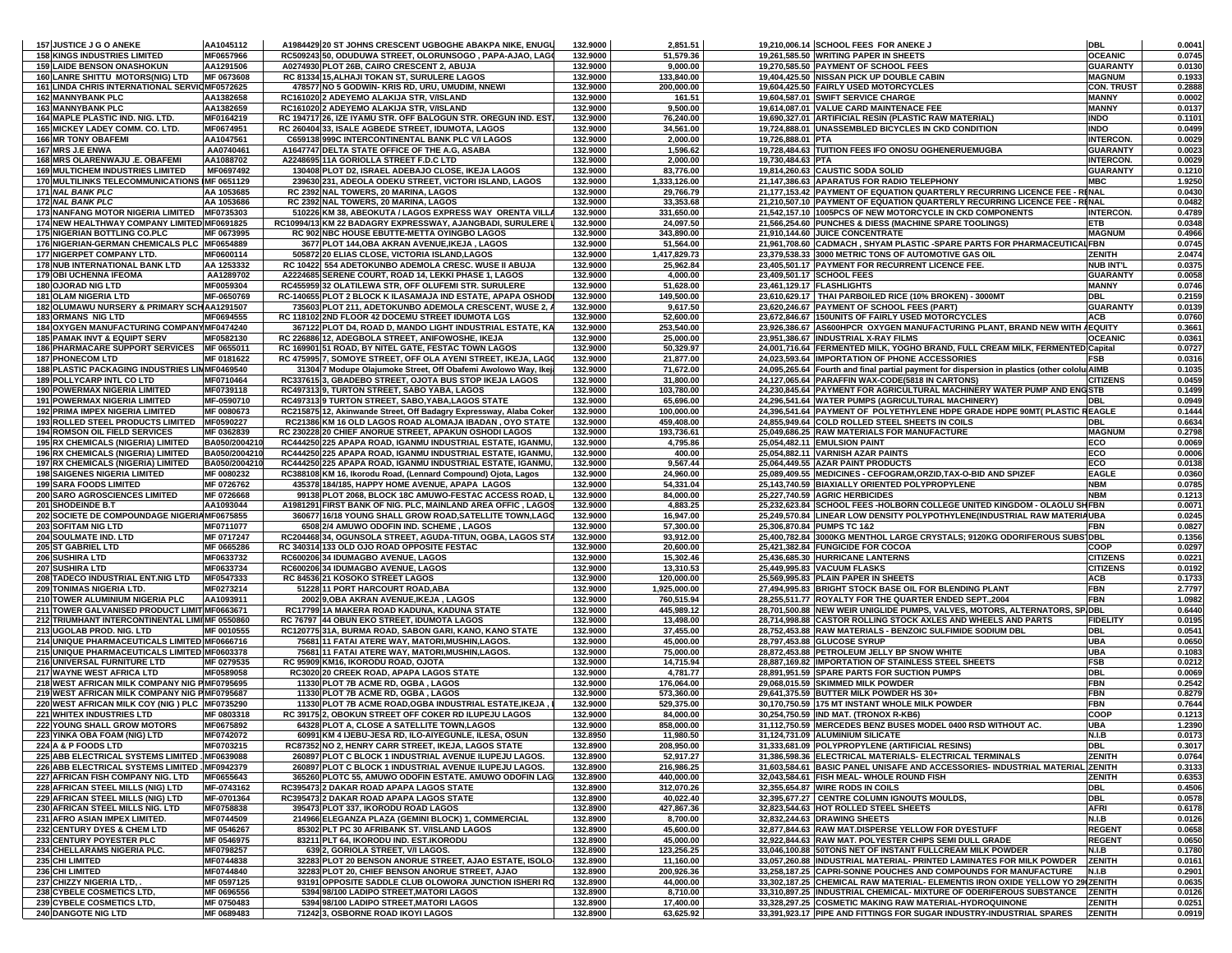| 241 DANGOTE NIG LTD                                                                        | MF 0616842               |        | 71242 3, OSBORNE ROAD IKOYI LAGOS                                                                                        | 132.8900             | 86,933.16                 |                           | 33,478,856.33 INDUSTRIAL MATERIAL- TALOFLOC/THREE STATGE SCUM CONTROL ZENITH                                                                                       |                           | 0.1255           |
|--------------------------------------------------------------------------------------------|--------------------------|--------|--------------------------------------------------------------------------------------------------------------------------|----------------------|---------------------------|---------------------------|--------------------------------------------------------------------------------------------------------------------------------------------------------------------|---------------------------|------------------|
| <b>242 DANGOTE NIG LTD</b>                                                                 | MF 0616840               |        | 71242 3, OSBORNE ROAD IKOYI LAGOS                                                                                        | 132.8900             | 96,776.96                 |                           | 33,575,633.29   INDUSTRIAL SPARE PARTS-VALVES FOR SUGAR INDUSTRY                                                                                                   | <b>ZENITH</b>             | 0.1397           |
| 243 DANGOTE NIG. LIMITED,<br>244 DEFACTO PROPERTIES LTD                                    | MF0501047<br>AA 0966864  |        | 71242 3, OSBORNE ROAD IKOYI LAGOS<br>473047 9, MEKUNWEN ROAD, IKOYI, LAGOS                                               | 132.8900<br>132.8900 | 2,901,750.00<br>14,746.20 | 36,492,129.49 SCHOOL FEE  | 36.477.383.29 45.000MT OF GREY ORDINARY PORTLAND CEMENT                                                                                                            | <b>ZENITH</b><br>NBM      | 4.1898<br>0.0213 |
| 245 DELE ADEDEJI                                                                           | AA 1084493               |        | A 0989833 2 KOFO ABAYOMI STREET VICTORIA ISLAND LAGOS                                                                    | 132.8900             | 4,775.00                  | 36,496,904.49 SCHOOL FEES |                                                                                                                                                                    | <b>FIDELITY</b>           | 0.0069           |
| 246 ELECT AND CHOSEN NIG. LTD                                                              | MF0765929                |        | 510958 SENA COLA HOUSE, ISOLO INDUSTRIAL ESTATE, ILASAMA                                                                 | 132.8900             | 14,000.00                 | 36,510,904.49 FLOOR TILES |                                                                                                                                                                    | ZENITH                    | 0.0202           |
| 247 EUROBRIDGE INDUSTRIES LTD<br>248 EUROBRIDGE INDUSTRIES LTD                             | MF 0764772               |        | 263442 7 ODUDUWA STREET, G.R.A, IKEJA, LAGOS.                                                                            | 132.8900             | 22,925.00                 |                           | 36,533,829.49 CHEMICAL MATERIAL- LIQUIGEL 6054<br>36,558,579.49 RAW MATERIAL- HITOX BUFF COLOURED RUTILE TITANIUM DIOXIDE ZENITH                                   | <b>ZENITH</b>             | 0.0331           |
| <b>249 EUROBRIDGE INDUSTRIES LTD</b>                                                       | MF 0790930<br>MF 0764773 |        | 263442 7 ODUDUWA STREET, G.R.A, IKEJA, LAGOS.<br>263442 7 ODUDUWA STREET, G.R.A, IKEJA, LAGOS.                           | 132.8900<br>132.8900 | 24,750.00<br>48,410.00    |                           | 36,606,989.49 ATECRYL- INDUSTRIAL RAW MATERIAL                                                                                                                     | ZENITH                    | 0.0357<br>0.0699 |
| 250 EUROBRIDGE INDUSTRIES LTD                                                              | MF 0764764               |        | 263442 7 ODUDUWA STREET, G.R.A, IKEJA, LAGOS.                                                                            | 132.8900             | 96,165.00                 |                           | 36,703,154.49  INDUSTRIAL CHEMICAL- ODORIFEROUS MIXTURES                                                                                                           | ZENITH                    | 0.1389           |
| 251 FOUANI NIG. LTD                                                                        | MF0790363                |        | 400780 11/13 WAREHOUSE ROAD, APAPA LAGOS.                                                                                | 132.8900             | 26,120.00                 |                           | 36,729,274.49 ELECTRONICS- TELEVISION SET                                                                                                                          | <b>ZENITH</b>             | 0.0377           |
| 252 FOUANI NIG. LTD                                                                        | MF0696317                |        | 400780 11/13 WAREHOUSE ROAD, APAPA LAGOS.                                                                                | 132.8900             | 43,400.00                 |                           | 36,772,674.49 COMPUTER PARTS- MONITORS                                                                                                                             | <b>ZENITH</b>             | 0.0627           |
| 253 HAANSBRO NIG LTD<br>254 HAANSBRO NIG LTD                                               | MF0703185<br>MF0551836   |        | RC427122 239C KOFO ABAYOMI STREET, VICTORIA ISLAND, LAGOS<br>RC427122 239C KOFO ABAYOMI STREET, VICTORIA ISLAND, LAGOS   | 132.8900<br>132.8900 | 19,789.00<br>11,815.00    |                           | 36,792,463.49 ASSORTED TOWEL RACKS<br>36,804,278.49 VARIOUS SIZES OF SAFES AND CASH BOXES                                                                          | DBL<br><b>DBL</b>         | 0.0286<br>0.0171 |
| <b>255 HAANSBRO NIG LTD</b>                                                                | MF0793830                |        | RC427122 239C KOFO ABAYOMI STREET, VICTORIA ISLAND, LAGOS (                                                              | 132.8900             | 264,940.00                |                           | 37,069,218.49 HIGH & LINER LOW DENSITY POLYETHYLENE & POLYPROPYLENE(AIDBL                                                                                          |                           | 0.3825           |
| 256 INTERWORLD PRODUCTS NIG. LTD., MF 0595137                                              |                          |        | 268357 66 AKANRO STREET, ILASAMAJA, OFF OSHODI APAPA EXP.                                                                | 132.8900             | 32,931.94                 |                           | 37,102,150.43 BINATONE AUTOMATIC VOLTAGE REGULATOR                                                                                                                 | ZENITH                    | 0.0476           |
| 257 JAGAL PHARMA LTD                                                                       | MF 0498045               |        | RC 127660 JAGAL HOUSE, JAGAL ROAD, OREGUN, IKEJA, LAGOS                                                                  | 132.8900             | 138,037.33                |                           | 37,240,187.76 SODIUM TALLOWATE FOR TECHNICAL USE                                                                                                                   | Capital                   | 0.1993           |
| 258 JIN XING TRADE LTD<br>259 JMG LTD                                                      | MF0764208<br>MF0581677   |        | 457516 13TH FLOOR GREAT NIG HOUSE, MARINA LAGOS<br>RC327468 PLOT 1393 TIAMIYU SAVAGE STREET V/I LAGOS.                   | 132.8900<br>132.8900 | 13,425.00<br>129,397.00   |                           | 37,253,612.76 LADIES HANDBAGS AND ARTIFICIAL LEATHER BELT<br>37,383,009.76 16PCS OF 60KVA DIESEL GENERATING SET.                                                   | ZENITH<br><b>OMEGA</b>    | 0.0194<br>0.1868 |
| 260 LILLY INDUSTRIES LTD.                                                                  | MF0075436                |        | 442394 6, ATERE STREET, OBALENDE, LAGOS                                                                                  | 132.8900             | 44,016.00                 |                           | 37,427,025.76 RAW MATERIAL- FOOD FLAVOURS AND FOOD COLOURS                                                                                                         | ZENITH                    | 0.0636           |
| 261 MANAL NIGERIA LTD                                                                      | MF 0612992               |        | 313717 3, OLORUNFUNMI STREET, IKEJA LAGOS                                                                                | 132.8900             | 768.45                    |                           | 37,427,794.21 ROLLER HAMM 2410SD                                                                                                                                   | NBM                       | 0.0011           |
| 262 Midway Ventures Limited                                                                | MF0696649                |        | RC78434 31/32, Afariogun Street, Ajao Estate, Lagos                                                                      | 132.8900             | 123,358.94                |                           | 37,551,153.15 Artificial Resins HD Film PF 150                                                                                                                     | NAMBL                     | 0.1781           |
| <b>263 MIDWAY VENTURES LTD</b>                                                             | MF 0696636               |        | 78434 21 OLOSA STREET, VICTORIA ISLAND LAGOS.                                                                            | 132.8900             | 111,723.21                |                           | 37,662,876.36 PLASTIC RAW MATERIAL- ARTIFICIAL RESIN H5615F                                                                                                        | ZENITH                    | 0.1613           |
| 264 MRS BRIDGET ANWULI MORAH<br>265 NIGERIAN BOTTLING COMPANY PLC MF0639886                | AA1023903                |        | A1429086 CENTRAL BANK OF NIG. MANDATE OFFICE, BOD, LAGOS<br>902 NBC HOUSE, EBUTE-METTA, LAGOS                            | 132.8900<br>132.8900 | 8,114.89<br>75,958.64     |                           | 37,670,991.25 SCHOOL FEES -READING UNIVERSITY - MISS HILDA ANWULI MORAH FBN<br>37,746,949.89 2,592 X 1,000 UNITS OF 50 CL COKE CLOSURES, 1,764 X 1,000 UNITS (IBTC |                           | 0.0117<br>0.1097 |
| 266 NIGERIAN BOTTLING COMPANY PLC MF0639891                                                |                          |        | 902 NBC HOUSE, EBUTE-METTA, LAGOS                                                                                        | 132.8900             | 32,701.46                 |                           | 37,779,651.35 16.56 METRIC TONNES MONOETHANOLAMINE - HS CODE 2922.1100                                                                                             | <b>IBTC</b>               | 0.0472           |
| 267 NIGERIAN BOTTLING COMPANY PLC MF0639892                                                |                          |        | 902 NBC HOUSE, OYINGBO, EBUTE-METTA, LAGOS.                                                                              | 132.8900             | 160,449.65                |                           | 37,940,101.00 INDUSTRIAL MATERIAL- EVA CLOSURE                                                                                                                     | ZENITH                    | 0.2317           |
| 268 NIGERIAN BOTTLING COMPANY PLC MF0639885                                                |                          |        | 902 NBC HOUSE, OYINGBO, EBUTE-METTA, LAGOS.                                                                              | 132.8900             | 122,426.50                |                           | 38,062,527.50 CAUSTIC SODA PEARLS                                                                                                                                  | <b>ZENITH</b>             | 0.1768           |
| 269 NIGERIAN BOTTLING COMPANY PLC MF0639884<br>270 NIGERIAN BOTTLING COMPANY PLC MF0639887 |                          |        | 902 NBC HOUSE, OYINGBO, EBUTE-METTA, LAGOS.<br>902 NBC HOUSE, EBUTE METTA LAGOS                                          | 132.8900<br>132.8900 | 91,957.20<br>74,325.20    |                           | 38,154,484.70 SPRITE CLOSURES- INDUSTRIAL MATERIAL<br>38,228,809.90 COKE CLOSURES                                                                                  | ZENITH<br>FBN             | 0.1328<br>0.1073 |
| 271 NIGERIAN BOTTLING COMPANY PLC MF0639889                                                |                          |        | 902 NBC HOUSE, EBUTE METTA LAGOS                                                                                         | 132.8900             | 25,841.52                 |                           | 38,254,651.42 CALCIUM HYPOCHLORITE                                                                                                                                 | FBN                       | 0.0373           |
| 272 NIGERIAN COMMUNICATIONS COMMISAA 1291557                                               |                          |        | PARASTATAL PLOT 72 AHMADU BELLO WAY, CENTRAL BUSINESS DIST                                                               | 132.8900             | 65,665.80                 |                           | 38,320,317.22 CONSULTANCY SERVICES PAYMENT                                                                                                                         | <b>FIDELITY</b>           | 0.0948           |
| 273 NIGERIAN PIPES LIMITED                                                                 | MF0676034                |        | 14318 PLOT 30/31 SHARADA INDUSTRIAL ESTATE, KANO.                                                                        | 132.8900             | 104,500.00                |                           | 38,424,817.22 POLYVINYL CHLORIDE                                                                                                                                   | UBA                       | 0.1509           |
| 274 NORFOLK PAPER AND PACKAGING LI MF0408282<br>275 NYCIL LIMITED                          | MF0711560                |        | RC258892 1, AKINYEMI CRESCENT, MATORI, MUSHIN, LAGOS.<br>27148 24, TALABI STREET, IKEJA, LAGOS                           | 132.8900<br>132.8900 | 46,170.00<br>113,904.00   |                           | 38,470,987.22 WHITE PRINTING PAPER IN REELS<br>38,584,891.22 SUNFLOWER FATTY ACID - INDUSTRIAL CHEMICAL                                                            | <b>BOND</b><br><b>FBN</b> | 0.0667<br>0.1645 |
| <b>276 NYCIL LIMITED</b>                                                                   | MF0711567                |        | RC27148 24 TALABI STREET OFF ADENIYI JONES AVENUE IKEJA, L                                                               | 132.8900             | 98,582.40                 | 38.683.473.62 FATTY ACIDS |                                                                                                                                                                    | DBL                       | 0.1423           |
| <b>277 NYCIL LIMITED</b>                                                                   | MF0711563                |        | RC27148 24 TALABI STREET OFF ADENIYI JONES AVENUE IKEJA, LA                                                              | 132.8900             | 75,588.00                 |                           | 38,759,061.62 CHEMICAL RAW MATERIAL - PHTHALIC ANHYDRIDE                                                                                                           | DBL                       | 0.1091           |
| 278 O.G CHUMA STORES NIG LTD                                                               | MF0378084                |        | RC63849 25 NEW MKT ROAD, NNEWI AN STATE                                                                                  | 132.8900             | 111,382.00                |                           | 38,870,443.62 MOTOR/MOTORCYCLE SPARE PARTS                                                                                                                         | <b>CITIZENS</b>           | 0.1608           |
| 279 OANDO PLC<br>280 OCTOPOL NIGERIA LIMITED                                               | MF0697842<br>MF 0788926  |        | 6474 STALLION HOUSE, 2 AJOSE ADEOGUN STREET, V/ISLAND                                                                    | 132.8900<br>132.8900 | 977,592.00<br>150,244.63  |                           | 39,848,035.62 INDUSTRIAL CHEMICAL- 520.8MT POLYOL<br>39,998,280.25 GRANITE EXTRACTION EQUIPMENT                                                                    | ZENITH<br><b>GUARDIAN</b> | 1.4115           |
| 281 OGBUTA INVESTMENTS COMP. LTD. MF0453947                                                |                          |        | RC 347376 355, AGEGE MOTOR ROAD, MUSHIN LAGOS<br>109278 6 BANKOLE STREET, SHOMOLU, LAGOS.                                | 132.8900             | 16,550.00                 |                           | 40,014,830.25 14 TONNES OF ADHESIVE GLUE                                                                                                                           | ZENITH                    | 0.2169<br>0.0239 |
| 282 PARCO ENTERPRISES (NIGERIA) LTD MF0744508                                              |                          |        | 97069 ELEGANZA PLAZA (GEMINI BLOCK) 1, COMMERCIAL                                                                        | 132.8900             | 4,435.20                  |                           | 40,019,265.45 TONSIL BLEACHING EARTH                                                                                                                               | N.I.B                     | 0.0064           |
| 283 POLYBAGS IND. NIG. LTD.                                                                | MF 0679213               |        | RC 48172 PLOT 31C OSHODI INDUSTRIAL SCHEME ASWANI MARKET                                                                 | 132.8900             | 26,800.00                 |                           | 40,046,065.45 PLASTIC EXTRUDER                                                                                                                                     | <b>GUARDIAN</b>           | 0.0387           |
| 284 PRIMA IMPEX NIGERIA LTD                                                                | MF0595802                |        | 215875 12, AKINWANDE STR. OPP. STRABAG CONSTR. CO OFF BA                                                                 | 132.8900             | 289,425.00                |                           | 40,335,490.45 PLASTIC RAW MATERIAL- POLYPROPYLENE                                                                                                                  | ZENITH                    | 0.4179           |
| <b>285 RAINBOWNET LTD</b><br>286 RAINBOWNET LTD                                            | AA1010895<br>AA1010896   |        | RC 385700 LAYOUT ENUGU<br>RC 385700 LAYOUT ENUGU                                                                         | 132.8900<br>132.8900 | 282,956.13<br>31,129.00   |                           | 40,618,446.58 10240KBPS X5120KBPS INTERNET SERVICES FEES<br>40,649,575.58 HUB FEE, TAIDE AND BROADBAND RX IS907, TAIDE LINK                                        | ACB<br>ACB                | 0.4086<br>0.0449 |
| 287 RAINBOWNET LTD                                                                         | AA1352941                |        | RC 385700 LAYOUT ENUGU                                                                                                   | 132.8900             | 4,000.00                  | 40,653,575.58 FEB 8 2005  |                                                                                                                                                                    | ACB                       | 0.0058           |
| 288 RHODIA NIGERIA LIMITED                                                                 | MF 0517827               |        | 177129 32B, LADIKPO OLUWOLE INDUSTRIAL ESTATE, IKEJA                                                                     | 132.8900             | 63,840.00                 |                           | 40,717,415.58 CARBOMER THICKNER FOR COSMETIC FORMULATIONS                                                                                                          | MBC                       | 0.0922           |
| 289 S. I. L. CHEMICALS LTD                                                                 | MF0794901                |        | 463012 3 BLIND CENTRE STREET, CAPPA OSHODI LAGOS.                                                                        | 132.8900             | 109,578.25                |                           | 40,826,993.83 CHEMICALS- SILICATE                                                                                                                                  | <b>ZENITH</b>             | 0.1582           |
| 290 SAMEER ENT NIG LTD<br>291 SAMRECK NIGERIA LTD                                          | MF0551844<br>MF0508018   |        | RC26332 239C KOFO ABAYOMI STREET, VICTORIA ISLAND, LAGOS !<br>92656 49 IGA IDUGARAN STREET IDUMOTA LAGOS                 | 132.8900<br>132.8900 | 89,891.00<br>60,722.92    |                           | 40,916,884.83 COMPACT PETROL GENERATORS<br>40,977,607.75 ELECTRICAL APPLIANCES - STABILIZERS & REGULATOR                                                           | DBL<br>ZENITH             | 0.1298<br>0.0877 |
| 292 SIMS NIGERIA LIMITED                                                                   | MF0786112                |        | 88778 NO. 2, OGUI ROAD, ENUGU STATE                                                                                      | 132.8900             | 262,204.00                |                           | 41,239,811.75 BRAND NEW AIR CONDITIONERS                                                                                                                           | <b>GUARANTY</b>           | 0.3786           |
| 293 SOCKETWORKS LTD                                                                        | AA1006324                |        | RC 452630 1A, ADEDEJI ADELOWO STREET OFF ADMIRALTY WAY, LE                                                               | 132.8900             | 4,145.00                  |                           | 41,243,956.75 ANNUAL SUBSCRIPTION FOR NECO PORTAL                                                                                                                  | GUARDIAN                  | 0.0060           |
| 294 SOMOTEX NIG LTD                                                                        | MF 0786427               |        | RC 308383 KM 16, IKORODU ROAD, BEHIND PHILIP, OJOTA, LAGOS                                                               | 132.8900             | 271,377.90                |                           | 41,515,334.65 ARTIFICIAL RESINS LDPE FILM                                                                                                                          | Capital                   | 0.3918           |
| 295 SOMOTEX NIG. LTD<br>296 SOMOTEX NIGERIA LIMITED                                        | MF0621435<br>MF-0620095  |        | 308383 KM 16, IKORODU ROAD, BEHIND PHILIPS, OJOTA, LAGOS<br>RC308383 KM 16 IKORODU ROAD, BEHIND PHILLIPS, OJOTA, , LAGOS | 132.8900<br>132.8900 | 86,283.04<br>42,355.25    |                           | 41,601,617.69 ARTIFICIAL RESINS PP INJECTION<br>41,643,972.94 LLDPE ROTO MOULDING (ARTIFICIAL RESINS)                                                              | <b>GUARANTY</b><br>DBL    | 0.1246<br>0.0612 |
| 297 SOMOTEX NIGERIA LIMITED                                                                | MF-0770701               |        | RC308383 KM 16 IKORODU ROAD, BEHIND PHILLIPS, OJOTA, , LAGOS                                                             | 132.8900             | 184,561.44                |                           | 41,828,534.38 ARTIFICIAL RESINS HDPE FILM                                                                                                                          | DBL                       | 0.2665           |
| 298 SOMOTEX NIGERIA LIMITED                                                                | MF0688499                | 308383 | SOMOTEX NIGERIA LIMITED KN 16 IKORODU ROAD OJOTA                                                                         | 132.8900             | 442,480.65                |                           | 42,271,015.03 ARTIFICIAL RESINS POLYPROPYLENE                                                                                                                      | FCMB                      | 0.6389           |
| <b>299 SONNEX PACKAGING NIG LTD</b>                                                        | MF 0620511               |        | RC 380220 KM 16, IKORODU ROAD, BEHIND PHILIP, OJOTA, LAGOS                                                               | 132.8900             | 4,367.70                  |                           | 42.275.382.73 PARTS FOR PLASTIC EXTRUSION MACHINERY                                                                                                                | Capital                   | 0.0063           |
| 300 SONNEX PACKAGING NIGERIA LIMITE MF-0576743<br>301 TOWER ALUMINIUM NIGERIA PLC          | MF0522188                |        | RC380220 KM 16 IKORODU ROAD, BEHIND PHILLIPS, OJOTA, , LAGOS<br>2002 9, OBA AKRAN AVENUE, IKEJA, LAGOS                   | 132.8900<br>132.8900 | 44,248.15<br>846,747.09   |                           | 42,319,630.88 PVC FLEXIBLE SHEET/FILM<br>43,166,377.97 400 MT PRIMARY ALUMINIUM INGOTS                                                                             | <b>DBL</b><br>FBN         | 0.0639<br>1.2226 |
| 302 TOWER ALUMINIUM NIGERIA PLC.                                                           | MF 0824809               |        | 2002 9, OBA AKRAN AVENUE, IKEJA, LAGOS.                                                                                  | 132.8900             | 846,400.00                |                           | 44,012,777.97 RAW MATERIAL- APPROX 400MT PRIMARY ALUMINIUM INGOTS                                                                                                  | ZENITH                    | 1.2221           |
| 303 VALUE CONCERN LIMITED                                                                  | MF0690662                |        | 431153 75. OREGUN ROAD, IKEJA, LAGOS                                                                                     | 132.8900             | 22,575.00                 |                           | 44.035.352.97 PLASTER OF PARIS & BINDER                                                                                                                            | <b>GUARANTY</b>           | 0.0326           |
| 304 VINCHEM INT'L LTD                                                                      | MF0688346                |        | 274073 38, KOFO ABAYOMI STREET, VICTORIA ISLAND LAGOS                                                                    | 132.8900             | 102,000.00                |                           | 44,137,352.97 APPROX OF 102MTS OF PVC RESIN FOR PLASTICS                                                                                                           | <b>GUARANTY</b>           | 0.1473           |
| 305 WATERFORD LIMITED<br>306 ZENITH PLASTICS INDUSTRY LTD                                  | MF 0685425<br>MF0609718  |        | 167184 31/32 ASA AFARIOGUN STREET AJAO EST LAGOS<br>3475 16KM, ABA EXPRESSWAY ABA ABIA STATE                             | 132.8900<br>132.8900 | 100,000.00<br>59,832.00   |                           | 44,237,352.97 3,304CTNS OF PEAK POWDERED MILK<br>44,297,184.97 RAW MATERIAL- DIOCTY PHTHALATE                                                                      | WEMA<br>ZENITH            | 0.1444<br>0.0864 |
| <b>307 ACCENTURE LIMITED</b>                                                               | AA1414517                |        | A2443634 PLOT 1712 IDEJO STREET. VICTORIA ISLAND. LAGOS                                                                  | 132.8800             | 2.500.00                  | 44.299.684.97 BTA         |                                                                                                                                                                    | <b>CHARTERED</b>          | 0.0036           |
| 308 ACEZ INVESTMENTS LIMITED                                                               | MF0790884                |        | RC226766 129 EHI ROAD, ABA                                                                                               | 132.8800             | 54,000.00                 |                           | 44,353,684.97 STOCK FISH HEADS                                                                                                                                     | ECO                       | 0.0780           |
| 309 AFROCOMMERCE (WA) LIMITED                                                              | MF0731558                |        | RC3991 16, COMMERCIAL ROAD, APAPA, LAGOS                                                                                 | 132.8800             | 33,382.80                 | 44,387,067.77 SOLID TYRES |                                                                                                                                                                    | CHARTERED                 | 0.0482           |
| 310 AGRO ALLIED DEV.ENT.LTD<br>311 ALLIED RUBBER & PACKAGING INDUTINF0691284               | MF 0607341               |        | 94859 12B AKIN OLUGBADE ST. V/ISLAND, LAGOS<br>RC82261 9. OGUNYINKA STREET OFF MURITALA MUHAMMED AIRPO                   | 132.8800<br>132.8800 | 473,488.40<br>22,800.00   | 44.883.356.17 NEW TYRES   | 44.860.556.17 FROZEN FISH - HERRINGS                                                                                                                               | <b>REGENT</b>             | 0.6836<br>0.0329 |
| 312 ANIVIN (NIGERIA) LIMITED                                                               | MF0531082                |        | RC141753 19, MARTINS STREET, LAGOS ISLAND, LAGOS                                                                         | 132.8800             | 22,000.50                 |                           | 44,905,356.67 WALL CLOCKS                                                                                                                                          | ETB<br><b>CHARTERED</b>   | 0.0318           |
| 313 AQUILLA VENTURES LIMITED                                                               | MF0457474                |        | RC 113,194 AQUILLA VENTURES LIMITED NO9 OKOYA STREET LAGOS                                                               | 132.8800             | 24,385.00                 | 44,929,741.67 WALL CLOCK  |                                                                                                                                                                    | <b>FCMB</b>               | 0.0352           |
| 314 AVON CROWNCAPS & CONTAINERS LIMF 0628554                                               |                          |        | 22940 337, MUSA YARADUA STREET, V/ ISLAND LAGOS                                                                          | 132.8800             | 155,659.94                |                           | 45,085,401.61 945UNITS OF RETURN SPRING,CAM SHAFT & STUD ( PARTS FOR PR WEMA                                                                                       |                           | 0.2247           |
| 315 BAKERY TECHNOLOGIES LIMITED                                                            | MF0803110                |        | 370400 23B, OLARENWAJU STREET OREGUN IKEJA, LAGOS                                                                        | 132.8800             | 24,387.50                 |                           | 45,109,789.11 13000KG CALCIUM PROPIONATE(NUPROCID)<br>45.115.806.11 SCHOOL FEES PAYMENT                                                                            | <b>PLATINUM</b>           | 0.0352           |
| 316 BECKLEY PHYGENIA<br><b>317 BHARAT VENTURES LIMITED</b>                                 | AA1118585<br>MF 0731020  |        | A1200172 52 AWOLOWO AVENUE BODIJA IBADAN OYO STATE<br>491399 12 WAZIRI IBRAHIM CRESCENT, VICTORIA ISLAND, LAGOS          | 132.8800<br>132.8800 | 6,017.00<br>376,700.00    |                           | 45,492,506.11 1250 M/TONS OF FROZEN FISH (MACKEREL/ASSORTED) PACKED IN IFBNMB                                                                                      | <b>NATIONAL</b>           | 0.0087<br>0.5439 |
| 318 BOMAC-ABLADI NIG LTD                                                                   | AA0304223                |        | RC86834 4A & B, OLUBUNMI STREET, IRE AKARI ESTATE ISOLO LAC                                                              | 132.8800             | 9,450.00                  |                           | 45,501,956.11 SCHOOL FEES                                                                                                                                          | <b>CITIZENS</b>           | 0.0136           |
| 319 BRITSUN NIGERIA LTD                                                                    | MF0749289                |        | 187023 29 IDUMAGBO AVENUE.2ND FLOOR.LAGOS ISLAND LAGOS                                                                   | 132.8800             | 12,448.00                 |                           | 45,514,404.11 GENERATING SETS                                                                                                                                      | ZENITH                    | 0.0180           |
| 320 BRITSUN NIGERIA LTD<br>321 CEMENT COMPANY OF NORTHERN NI(MF0672692                     | MF0749293                |        | 187023 29 IDUMAGBO AVENUE,2ND FLOOR,LAGOS ISLAND LAGOS                                                                   | 132.8800             | 79,830.00                 |                           | 45,594,234.11 AGRICULTURAL MACHINERY- GRINDING MILLS                                                                                                               | ZENITH                    | 0.1153           |
|                                                                                            |                          |        |                                                                                                                          |                      |                           |                           |                                                                                                                                                                    |                           |                  |
|                                                                                            |                          |        | 3111 KM 10 KALAMBIANA ROAD, SOKOTO NIGERIA                                                                               | 132.8800             | 5,332.92                  |                           | 45,599,567.03 IMPORTATION OF CARBON BRUSHES FOR DC MOTORS                                                                                                          | STD. CHART.               | 0.0077           |
| 322 CFAO TECHNOLOGIES NIG. LTD<br>323 CHELLARAMS PLC                                       | MF0795618<br>MF0730720   |        | 6508 1 AERODROME RD, APAPA, LAGOS<br>639 2 GORIOLA STREET VICTORIA ISLAND LAGOS                                          | 132.8800<br>132.8800 | 97,309.75<br>256,960.00   |                           | 45,696,876.78 PHOTOCOPIERS<br>45,953,836.78 IMPORTATION OF POLYMERIC POLYPOL ALCUPOL GRADE P4311                                                                   | FBN<br><b>STD. CHART</b>  | 0.1405<br>0.3710 |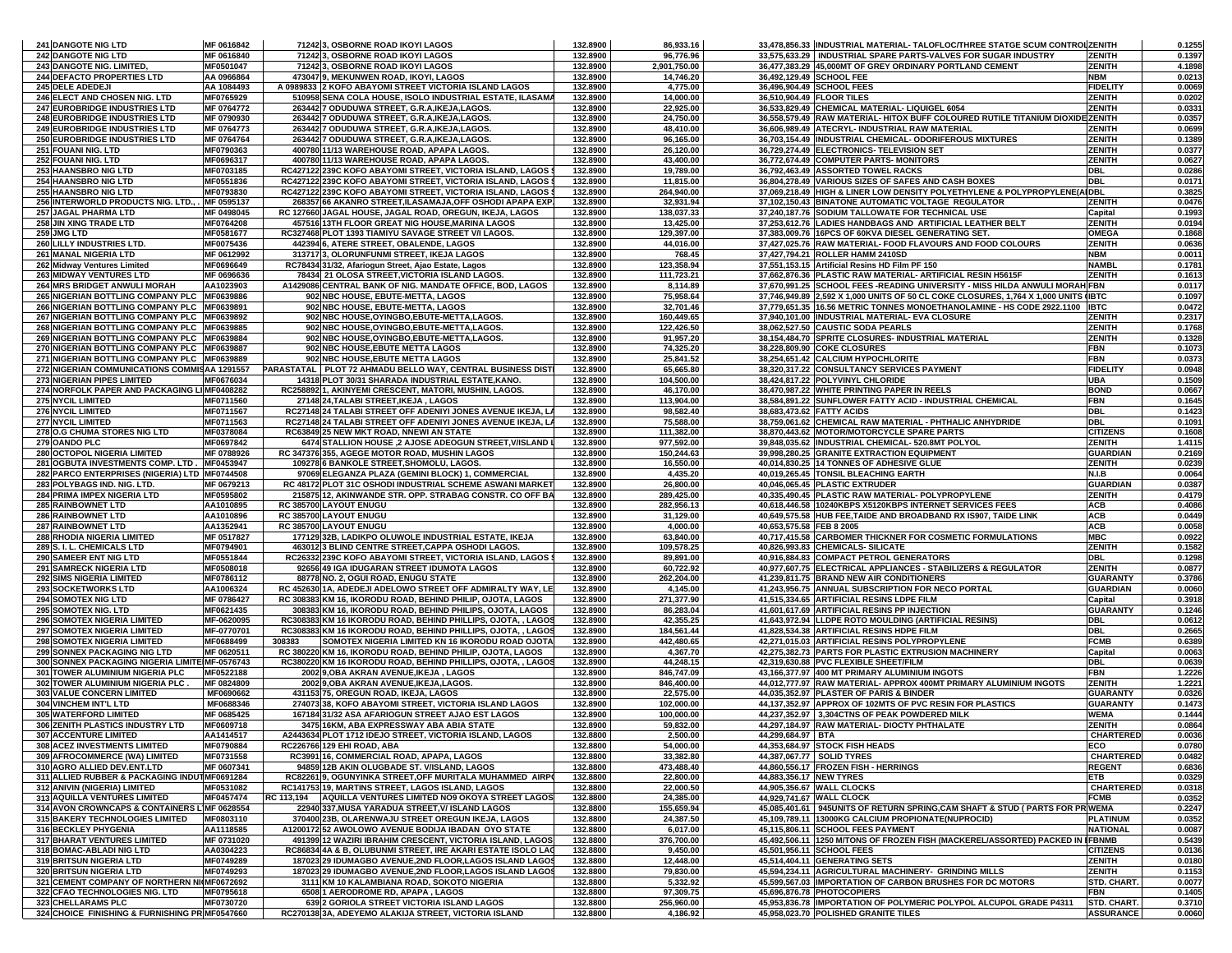| 325 CHURCHGATE NIGERIA LIMITED                                                               | MF0499275               | RC10406 PLOT 30 AFRIBANK STREET.VICTORIA ISLAND, LAGOS                                                                     | 132.8800             | 1,874,500.00               |                   | 47,832,523.70 THAILAND RICE                                                                                                                                        | <b>CHARTERED</b>                  | 2.7064           |
|----------------------------------------------------------------------------------------------|-------------------------|----------------------------------------------------------------------------------------------------------------------------|----------------------|----------------------------|-------------------|--------------------------------------------------------------------------------------------------------------------------------------------------------------------|-----------------------------------|------------------|
| 326 COMET STAR ELEKTRINDO LTD.                                                               | MF0748083               | 203510 D63 ALABA INT'L MARKET OJO, LAGOS                                                                                   | 132.8800             | 29,250.00                  |                   | 47,861,773.70 SL - 150A FITTINGS, 250A FITTINGS                                                                                                                    | <b>GLOBAL</b>                     | 0.0422           |
| 327 COMET STAR ELEKTRINDO LTD.                                                               | MF0748080               | 203510 D63 ALABA INT'L MARKET OJO. LAGOS                                                                                   | 132.8800             | 37,870.00                  |                   | 47,899,643.70 CEILING MOUD LAMPHOLDER, IGNITOR FUSE, CONNECTOR FUSE                                                                                                | <b>GLOBAL</b>                     | 0.0547           |
| 328 D&S TRADING COMPANY LTD<br>329 DAILY NEED IND.LTD.                                       | MF0655621<br>MF0694631  | 21700 25 ASA AFARIOGUN ST STR, AJAO ESTATE APAKUN OSHO<br>25258 24 OROGIRI STREET, LAGOS                                   | 132.8800<br>132.8800 | 120,000.00<br>54,182.40    |                   | 48,019,643.70 DAIRY KING INSTANT MILK POWDER<br>48,073,826.10 DESCOPET WHITE - PHARMACEUTICAL RAW MATERIAL                                                         | ZENITH<br>FBN                     | 0.1733<br>0.0782 |
| 330 DEALERS WAREHOUSE                                                                        | MF0562960               | RC 358959 80/82 OPEBI ROAD IKEJA LAGOS                                                                                     | 132.8800             | 78,373.00                  |                   | 48,152,199.10 UNITERRUPTED POWER SUPPLY FOR COMPUTERS                                                                                                              | NATIONAL                          | 0.1132           |
| 331 DE-DAMAK NIGERIA LIMITED                                                                 | MF0023810               | RC118621 111, IWO ROAD, ABAYOMI BUS STOP, IBADAN, OYO STATE                                                                | 132.8800             | 337,700.00                 |                   | 48,489,899.10 PAYMENT FOR NEW COMPONENTS AND SPAREPARTS FOR CY90 MOSTB                                                                                             |                                   | 0.4876           |
| 332 DIMENSIONS CEILING PRODUCTS LTD MF0098081                                                |                         | RC99653 109, TAFAWA BALEWA CRESCENT, OFF ADENIRAN OGUNS                                                                    | 132.8800             | 30,507.92                  |                   | 48,520,407.02 CKM SUSPENSION GRIDS SYSTEM                                                                                                                          | <b>ASSURANCE</b>                  | 0.0440           |
| 333 DIMENSIONS CEILING PRODUCTS LTD MF0098080                                                |                         | RC99653 109, TAFAWA BALEWA CRESCENT, OFF ADENIRAN OGUNS<br>85465 13 CREEK ROAD APAPA LAGOS                                 | 132.8800             | 29,162.88                  |                   | 48,549,569.90 OWACOUSTIC MINERAL FIBRE CEILING TILES                                                                                                               | <b>ASSURANCE</b><br><b>ZENITH</b> | 0.0421           |
| 334 DIZPHARM (NIG) LTD<br>335 EKHA AGRO FARMS LIMITED                                        | MF0750858<br>MF0323046  | RC86817 36, LADIPO KASUMU STREET, MUSHIN, LAGOS                                                                            | 132.8800<br>132.8800 | 114,523.80<br>180,000.00   |                   | 48,664,093.70 PHARMACEUTICALS - ABITREN, EVITOL ERYTHN<br>48,844,093.70 RAW MATERIAL FOR ANIMAL FEEDS                                                              | <b>ASSURANCE</b>                  | 0.1653<br>0.2599 |
| 336 EVANS MEDICAL PLC                                                                        | MF0797703               | RC 1161 KM 32, LAGOS BADAGRY EXPRESSWAY, AGBARA, LAGOS                                                                     | 132.8800             | 11,914.69                  |                   | 48,856,008.39 COFTA AND PARACETAMOL PUNCHES (PHARM. MATERIAL)                                                                                                      | INDO                              | 0.0172           |
| <b>337 FIDELITY BANK PLC</b>                                                                 | AA 1084769              | RC 103022 2 KOFO ABAYOMI STREET VICTORIA ISLAND LAGOS                                                                      | 132.8800             | 7,128.00                   |                   | 48,863,136.39 TRAINING FEES                                                                                                                                        | <b>FIDELITY</b>                   | 0.0103           |
| 338 GLAXOSMITHKLINE CONSUMER                                                                 | MF0732030               | 8726 49/51 TOWN PLANNING WAY, ILUPEJU, LAGOS                                                                               | 132.8800             | 254,875.23                 |                   | 49,118,011.62 BLENDING AGENT                                                                                                                                       | N.I.B                             | 0.3680           |
| 339 GODFREY NNODIM & SONS NIG. LTD MF0790883                                                 |                         | RC288089 33 ST. MICHAEL'S ROAD, ABA                                                                                        | 132.8800             | 62,720.00                  |                   | 49,180,731.62 STOCK FISH HEADS                                                                                                                                     | ECO                               | 0.0906           |
| 340 H.B.M GENERAL SUPPLIES LIMITED<br>341 HENREITTA BANKOLE OLUSINA                          | MF 0699769<br>AA1414518 | RC 16947 2ND FLOOR 15, BIADUO STREET, OFF KEFFI TREET S.WES<br>A1292105 PLOT 1712 IDEJO STREET, VICTORIA ISLAND, LAGOS     | 132.8800<br>132.8800 | 51,564.16<br>2,000.00      | 49,234,295.78 PTA | 49,232,295.78 3750 QTY OF S.G 950 GENERATORS SUMEC (PETROL)                                                                                                        | <b>FIDELITY</b><br>CHARTERED      | 0.0744<br>0.0029 |
| 342 IMC-IMPORT AND MKTING CONSULT.L MF0600100                                                |                         | 175458 SHAMROCK HOUSE, PLOT 10 APAPA OSHODI EXPRESSWA                                                                      | 132.8800             | 4,223.00                   |                   | 49,238,518.78 40 KVA GENERATING SET                                                                                                                                | ZENITH                            | 0.0061           |
| 343 INFINITY TYRES LIMITED                                                                   | MF-0691264              | RC44960 35 ADEOLA ODEKU STREET, VICTORIA ISLAND, LAGOS ST                                                                  | 132.8800             | 12,000.00                  |                   | 49,250,518.78 BRAND NEW PIRELLI TYRES                                                                                                                              | DBL                               | 0.0173           |
| <b>344 INTERGLOBAL LIMITED</b>                                                               | MF0525076               | 189188 PLOT 489, BANGUI STREET WUSE II, ABUJA.                                                                             | 132.8800             | 125,509.21                 |                   | 49,376,027.99 COMPUTER PARTS AND ACCESSORIES                                                                                                                       | UBA                               | 0.1812           |
| 345 INTERNATIONAL CHAMBER OF COMM AA 1055979<br><b>346 JACCSON INDUSTRIES LIMITED</b>        | MF0604024               | 446823 ELEPHANT CEMENT HOUSE, ALAUSA, IKEJA, LAGOS<br>106155 7 ABIMBOLA STREET ISOLO.LAGOS                                 | 132.8800<br>132.8800 | 1,564.63                   |                   | 49,377,592.62 PAYMENT FOR PURCHASE OF BOOKS<br>49,511,092.62 CAUSTIC SODA-SOLID 300MTS                                                                             | <b>MBC</b>                        | 0.0023           |
| 347 JONCOD NIG. LTD.                                                                         | MF0940190               | 51000 22, OJUELEGBA ROAD SURULERE, LAGOS                                                                                   | 132.8800             | 133,500.00<br>120,900.00   |                   | 49,631,992.62 GASOLINE GENERATING SET                                                                                                                              | UBA<br>ZENITH                     | 0.1927<br>0.1746 |
| 348 JONCOD NIG. LTD.                                                                         | MF0764070               | 51000 22, OJUELEGBA ROAD SURULERE, LAGOS                                                                                   | 132.8800             | 165,175.00                 |                   | 49,797,167.62 AGRICULTURAL MACHINERY - PRIME MOVERS                                                                                                                | ZENITH                            | 0.2385           |
| 349 JUHEL NIG. LTD.                                                                          | MF0696462               | 104648 1A CROWTHER CRESCENT APAPA LAGOS                                                                                    | 132.8800             | 11,693.00                  |                   | 49,808,860.62 PHARMACEUTICAL RAW MATERIALS- AMPICILLIN, AMOXICILLIN POVZENITH                                                                                      |                                   | 0.0169           |
| 350 KAAB INDUSTRIES LTD                                                                      | MF0736603               | RC 382441 7 SALAKO STREET DOPEMU LAGOS                                                                                     | 132.8800             | 47,680.31                  |                   | 49,856,540.93 5FCL OF FLOAT GLASS                                                                                                                                  | NATIONAL                          | 0.0688           |
| 351 KINGTOWN INVESTMENT LTD                                                                  | MF0163248               | RC219263 BLOCK 3, SUIT 23; BLOCK 4, SUIT 25, SHOPPING COMPLE)                                                              | 132.8800             | 170,000.00                 |                   | 50,026,540.93 BULB, TILES AND PRINTING PAPER                                                                                                                       | <b>ASSURANCE</b>                  | 0.2454           |
| 352 LION TRUCKS LIMITED<br>353 MEDREICH NIG LTD                                              | MF0513310<br>MF0650247  | 486379 PLOT 5, BLOCK M ABIMBOLA STREET INDUSTRIAL ESTAT<br>RC280875 8B, FABAC CLOSE OFF LIGALI AYORINDE AVENUE,, VICTOI    | 132.8800<br>132.8800 | 69,319.80<br>15,700.00     |                   | 50,095,860.73 1 UNIT OF MAN TRUCK HEAD MODEL 33.362 FDSWW (BRAND NEW)<br>50,111,560.73 MALAREICH TABLETS                                                           | <b>INTERCON.</b><br>DBL           | 0.1001<br>0.0227 |
| <b>354 MOHAMMED FARUK SHEHU</b>                                                              | AA 1053691              | A0292160 6, PRESIDENT AVENUE, BOMPAI, KANO                                                                                 | 132.8800             | 3,853.48                   |                   | 50,115,414.21 PAYMENT OF TUITION FEE TO EASTERN MEDITERRANEAN UNIVERSINAL                                                                                          |                                   | 0.0056           |
| 355 MUSA MOHAMMED AMINU                                                                      | AA 1053688              | A1913078 3 MOHAMMED MOHAMMED AVENUE, HOTORO - GRA, KAN                                                                     | 132.8800             | 2,000.00                   |                   | 50,117,414.21 PERSONAL TRAVEL ALLOWANCE                                                                                                                            | NAL                               | 0.0029           |
| 356 MUSA MOHAMMED AMINU                                                                      | AA 1053690              | A1913078 3 MOHAMMED MOHAMMED AVENUE, HOTORO - GRA, KAN                                                                     | 132.8800             | 2,022.00                   |                   | 50,119,436.21 PAYMENT OF TUITION FEE TO EASTERN MEDITERRANEAN UNIVERSINAL                                                                                          |                                   | 0.0029           |
| 357 NATIONAL BANK OF NIGERIA                                                                 | AA1391604<br>MF0623222  | RC 378 8 IDOWU TAYLOR STREET V/I LAGOS                                                                                     | 132.8800             | 579.00                     |                   | 50,120,015.21 EQUANT RECURRING CHARGES                                                                                                                             | NATIONAL                          | 0.0008           |
| 358 NIGERCHIN ELECT. DEV. CO. LTD<br>359 NIGERCHIN ELECT. DEV. CO. LTD                       | MF0623221               | 6900 PLOT 1 AYODELE DIYAN RD, IKEJA, LAGOS<br>6900 PLOT 1 AYODELE DIYAN RD, IKEJA, LAGOS                                   | 132.8800<br>132.8800 | 111,442.50<br>77,416.42    |                   | 50,231,457.71 27MT OF ELECTROLYTIC COPPER WIRE,8MM DIA - ESSENTIAL INDUSZENITH<br>50,308,874.13  INDUSTRIAL MATERIAL- 3458 PIECES OF SPARE PARTS FOR WIRE AIZENITH |                                   | 0.1609<br>0.1118 |
| 360 NIGERITE LIMITED                                                                         | MF 0444878              | 1894 41, OBA AKRAN AVENUE, IKEJA LAGOS                                                                                     | 132.8800             | 19,684.00                  |                   | 50.328.558.13 BLUE INK FOR INDUSTRIAL USE                                                                                                                          | NBM                               | 0.0284           |
| 361 NIRA SOUNDS LABORATORY LTD                                                               | MF0421234               | 353035 10, DUPE OTEGBOLA INDUSTRIAL WAY, SATELLITE TOWN                                                                    | 132.8800             | 152,630.40                 |                   | 50,481,188.53 TWO CD MANUFACTURING MACHINE, ACCESSORIES AND PARTS                                                                                                  | <b>PLATINUM</b>                   | 0.2204           |
| 362 NOVEL DRUGS LTD.                                                                         | MF0579055               | 32293 KM 14 IKORODU ROAD, OWODE ONIRIN, LAGOS                                                                              | 132.8800             | 19,600.00                  |                   | 50,500,788.53 RAW MATERIALS FOR PHARMACEUTICAL INDUSTRIES METRO - BENGLOBAL                                                                                        |                                   | 0.0283           |
| 363 NUCLEUS VENTURES LTD                                                                     | MF0736705               | RC 129768 PLOT 1B BLK E FATAI ATERE WAY MATORI LAGOS                                                                       | 132.8800             | 440,000.00                 |                   | 50,940,788.53 RAW MATERIAL: PRINTING BOARD IN SHEET                                                                                                                | NATIONAL                          | 0.6353           |
| 364 NUCLEUS VENTURES LTD<br>365 NUEL AUTO DISTRIBUTORS LIMITED MF0531592                     | MF0736706               | RC 129768 PLOT 1B BLK E FATAI ATERE WAY MATORI LAGOS<br>RC37333 362 IKORODU ROAD, MARYLAND, IKEJA, LAGOS                   | 132.8800<br>132.8800 | 353,692.75<br>25,075.44    |                   | 51,294,481.28 300MT OF PRINTING BOARD IN SHEET - RAW MATERIALS<br>51,319,556.72 SPARE PARTS FOR MAZDA B AND C SERIES                                               | NATIONAL<br>CHARTERED             | 0.5107<br>0.0362 |
|                                                                                              |                         |                                                                                                                            |                      |                            |                   |                                                                                                                                                                    |                                   |                  |
|                                                                                              | MF0710866               |                                                                                                                            |                      |                            |                   |                                                                                                                                                                    |                                   |                  |
| 366 OBINACO MOTORS NIG LTD<br>367 OLUBAYO NIGERIA LIMITED                                    | MF0279070               | RC74841 16 ONITSHA ROAD, NNEWI AN STATE<br>RC336158 66, PALM AVENUE, MUSHIN - LAGOS                                        | 132.8800<br>132.8800 | 99,770.00<br>66,357.76     |                   | 51,419,326.72 NEW MOTORCYCLE SPARE PARTS<br>51,485,684.48 WHITE PRINTING PAPER                                                                                     | CITIZENS<br><b>ASSURANCE</b>      | 0.1440<br>0.0958 |
| 368 OLUBUNMI DAPO-SOKAN                                                                      | AA1413891               | A0493442 6A ITOHAN AVENUE, IKEJA, LAGOS                                                                                    | 132.8800             | 1,440.00                   | 51,487,124.48 PTA |                                                                                                                                                                    | CHARTERED                         | 0.0021           |
| 369 OMEGABANK PLC                                                                            | AA1008897               | RC43084 PC1 ENG. CLOSE, V/I LAGOS.                                                                                         | 132.8800             | 32,068.91                  |                   | 51,519,193.39 PAYMENT FOR FRAME RELAY CHARGES.                                                                                                                     | <b>OMEGA</b>                      | 0.0463           |
| 370 P.O OGBUAWA AND SONS                                                                     | MF802804                | 170886 ZONE 11, NO. 1 NNEWI MAIN MARKET, NNEWI                                                                             | 132.8800             | 700,000.00                 |                   | 52,219,193.39 FAIRLY USED MOTOR CYCLE                                                                                                                              | <b>GLOBAL</b>                     | 1.0107           |
| 371 PERPETUAL ENTERPRISES RESOURC MF0656063<br>372 PERPETUAL INDUSTRIES LIMITED              | MF0658811               | RC241627 16, OLOFIN ROAD, APAPA, LAGOS<br>470083 8, ITAPEJU STREET APAPA LAGOS                                             | 132.8800<br>132.8800 | 27,220.00<br>214,004.00    |                   | 52,246,413.39 ELECTRIC BOILING RING<br>52,460,417.39 CHOKES AND FRAMES FOR FLOURESENT LIGHTING                                                                     | <b>PRUDENT</b><br>ZENITH          | 0.0393<br>0.3090 |
| 373 PLANTGERIA COMPANY LIMITED                                                               | MF0621795               | 44076 4, HINDERER ROAD, APAPA, LAGOS STATE                                                                                 | 132.8800             | 45,302.20                  |                   | 52,505,719.59 TRANSFORMER, 11/0,410KVA-300KVA                                                                                                                      | <b>ACCESS</b>                     | 0.0654           |
| 374 PLANTGERIA COMPANY LIMITED                                                               | MF0637317               | 44076 4, HINDERER ROAD, APAPA, LAGOS STATE                                                                                 | 132.8800             | 27,237.68                  |                   | 52,532,957.27 TRANSFORMER, 100KVA, 300KVA, 500KVA, 11/0 415KV                                                                                                      | <b>ACCESS</b>                     | 0.0393           |
| 375 PROGRESSIVE ENTERPRISES NIG LTDMF 0683327                                                |                         | 43896 6, ONIKOYI STREET, IDUMOTA LAGOS                                                                                     | 132.8800             | 50,400.73                  |                   | 52,583,358.00 VACUUM FLASKS                                                                                                                                        | NBM                               | 0.0728           |
| 376 PROMASIDOR (NIGERIA) LIMITED                                                             | MF0676187               | RC203123 23 WHARF ROAD, APAPA, LAGOS                                                                                       | 132.8800             | 874,665.00                 |                   | 53,458,023.00 BULK MILK POWDER                                                                                                                                     | ECO                               | 1.2628           |
| 377 PROMASIDOR NIG. LTD<br>378 PROMASIDOR NIGERIA LIMITED                                    | MF0764111<br>MF0802389  | 203123 23, WHARF ROAD APAPA, LAGOS.<br>203123 23 WHARF ROAD APAPA, LAGOS                                                   | 132.8800<br>132.8800 | 876,868.75<br>1,266,232.75 |                   | 54,334,891.75 BULK MILK POWDER<br>55,601,124.50 BULK MILK POWDER                                                                                                   | <b>ZENITH</b><br>UBA              | 1.2660<br>1.8282 |
| 379 PURECHEM INDUSTRIES LIMITED                                                              | MF0676403               | 115657 19 TOWN PLANNING WAY, ILUPEJU,LAGOS                                                                                 | 132.8800             | 133,117.94                 |                   | 55,734,242.44 POLYVINYL ALCHOHOL GOHSENOL                                                                                                                          | UBA                               | 0.1922           |
| 380 R&R INDUSTRIES LIMITED                                                                   | MF0336941               | 22936 KM 8, HADEJIA ROAD, KANO STATE                                                                                       | 132.8800             | 80,300.00                  |                   | 55,814,542.44 130MM HEAVY DUTY PLASTIC PELLETIZING EXTRUDER                                                                                                        | <b>GUARANTY</b>                   | 0.1159           |
| 381 REGATTA INDUSTRIES LTD.                                                                  | MF0753066               | 290623 44, DOCEMO STREET, 3RD FLOOR, LAGOS                                                                                 | 132.8800             | 22,144.00                  |                   | 55,836,686.44 CHEMICALS USED FOR PAINT INDUSTRY - TITANIUM OXIDES                                                                                                  | GLOBAL                            | 0.0320           |
| 382 SADHWANIS NIG LTD<br>383 SATURN FROZEN FOODS LTD                                         | MF0696972<br>MF 0362772 | RC7048 13 EREKO STREET, LAGOS ISLAND, LAGOS STATE<br>RC 462310 71 TRANS AMADI INDUSTRIAL LAYOUT, PORT HARCOURT             | 132.8800<br>132.8800 | 48,424.00<br>500,000.00    |                   | 55,885,110.44 HIGH DENSITY POLYETHYLENE -PF-150<br>56,385,110.44 FROZEN FISH (MACKREL)                                                                             | DBL<br>Capital                    | 0.0699<br>0.7219 |
| 384 SUNLIGHT RESOURCES LIMITED                                                               | MF0672788               | 408099 14 GBOLADE ADEBANJO STREET, ILUPEJU, LAGOS                                                                          | 132.8800             | 70,000.00                  |                   | 56,455,110.44 600,000 PIECES BLACK COMPACT DISC (CD-R) A-GRADE, SPEED 48/5 BTC                                                                                     |                                   | 0.1011           |
| 385 TEOLAKEM ENTERPRISES NIG LTD                                                             | MF0471800               | RC 353133 39B AYODELE OKEOWO STREET GBAGADA LAGOS                                                                          | 132.8800             | 65,880.00                  |                   | 56,520,990.44 RAW MATERIAL: 72MT OF TOLUENE                                                                                                                        | NATIONAL                          | 0.0951           |
| 386 TONILLA NIGERIA LTD                                                                      | MF0412463               | RC236757 77/79 ERIC MOORE SURULERE, LAGOS                                                                                  | 132.8800             | 211,883.10                 |                   | 56,732,873.54 AGRICULTURAL MACHINERY-PRIME MOVER FOR CORN GRINDING                                                                                                 | <b>CITIZENS</b>                   | 0.3059           |
| <b>387 TONILLA NIGERIA LTD</b>                                                               | MF0475294               | RC236757 77/79 ERIC MOORE SURULERE, LAGOS                                                                                  | 132.8800             | 170,000.00                 |                   | 56,902,873.54 DESIEL ENGINES                                                                                                                                       | CITIZENS<br>DBL                   | 0.2454           |
| 388 VISTA INT LTD<br>389 VISTA INT LTD                                                       | MF0703908<br>MF0703905  | RC208914 PLOT 44, BLK 1, JIMOH ODUTOLA STREET, SURULERE, LA<br>RC208914 PLOT 44, BLK 1, JIMOH ODUTOLA STREET, SURULERE, LA | 132.8800<br>132.8800 | 263,510.37<br>51,373.19    |                   | 57,166,383.91 PHOTO COPY PAPERS IN REAMS<br>57,217,757.10 RAW MATERIALS FOR PAPER AND PRINTING INDUSTRY                                                            | <b>DBL</b>                        | 0.3805<br>0.0742 |
| 390 VISTA INTERNATIONAL LIMITED.                                                             | MF0696112               | 208914 PLOT 44 JIMOH ODUTOLA STREET SURULERE, LAGOS                                                                        | 132.8800             | 32,075.62                  |                   | 57,249,832.72 INDUSTRIAL MATERIAL FOR EXERCISE BOOK- INDUSTRIAL DRAWIN(ZENITH                                                                                      |                                   | 0.0463           |
| 391 VISTA INTERNATIONAL LIMITED.                                                             | MF0696111               | 208914 PLOT 44 JIMOH ODUTOLA STREET SURULERE.LAGOS                                                                         | 132.8800             | 32,256.00                  |                   | 57,282,088.72 RAW MATERIALS FOR PRINTING INDUSTRY- CAST COATED STICKERZENITH                                                                                       |                                   | 0.0466           |
| 392 VITAFOAM NIGERIA PLC                                                                     | MF0736634               | RC 3094 OBA AKRAN AVENUE IKEJA LAGOS                                                                                       | 132.8800             | 433,440.00                 |                   | 57,715,528.72 201.6MT OF POLYMETRIC POLIO (INDUSTRIAL RAW MATERIALS)                                                                                               | <b>NATIONAL</b>                   | 0.6258           |
| 393 VITAFOAM NIGERIA PLC<br>394 WORLDWIDE VENTURES LTD                                       | MF0270168<br>MF 0607308 | RC 3094 OBA AKRAN AVENUE IKEJA LAGOS<br>143049 25 MUSA YAR'DUA CRESCENT V/IS, LAGOS                                        | 132.8800<br>132.8800 | 47,677.00<br>599,075.00    |                   | 57,763,205.72 INDUSTRIAL RAW MATERIAL: NYLON FILAMENT FIBRE 5604<br>58,362,280.72 FROZEN FISH ASSORTED SPECIES                                                     | <b>NATIONAL</b><br><b>REGENT</b>  | 0.0688<br>0.8649 |
| 395 ZINOX TECHNOLOGIES LIMITED                                                               | AA1380242               | RC388769 13A IDOWU MARTINS STREET, VICTORIA ISLAND                                                                         | 132.8800             | 850,000.00                 |                   | 59,212,280.72 MICROSOFT LICENSE                                                                                                                                    | <b>ASSURANCE</b>                  | 1.2272           |
| 396 ZINOX TECHNOLOGIES LIMITED                                                               | MF0725423               | RC388769 13A IDOWU MARTINS STREET, VICTORIA ISLAND                                                                         | 132.8800             | 402,998.50                 |                   | 59.615.279.22 NEW COMPUTER NOTEBOOKS / ACCESSORIES AND NEW COMPUTE ASSURANCE                                                                                       |                                   | 0.5818           |
| 397 AFRIBANK NIGERIA PLC                                                                     | AA1325201               | 6260 51/55 BROAD STREET LAGOS                                                                                              | 132.8700             | 16,306.06                  |                   | 59,631,585.28 OFFSHORE CHARGES                                                                                                                                     | <b>AFRI</b>                       | 0.0235           |
| <b>398 AGHAUNOR LAVIN</b>                                                                    | AA 0909960              | A 2134121 59, EYINOGUN STREET, MAFOLUKU OSHODI, LAGOS                                                                      | 132.8700             | 3,700.00                   |                   | 59,635,285.28 PAYMENT OF SCHOOL FEES                                                                                                                               | <b>FSB</b>                        | 0.0053           |
| 399 BATTERY MANUFACTURING CO. (NIG. MF0648071<br><b>400 BELLVIEW AIRLINES LTD</b>            | AA1365476               | 6153 3, ADENIYI JONES AVENUE, IKEJA, LAGOS<br>RC 172066 66B OPEBI ROAD IKEJA LAGOS                                         | 132.8700<br>132.8700 | 167,272.60<br>96,000.00    |                   | 59,802,557.88 32 SETS BATTERY PRODUCTION MACHINES, 9 METRIC TONNES CAR IBTC<br>59,898,557.88 PAYMENT FOR LEASE RENTAL                                              | <b>IBN</b>                        | 0.2415<br>0.1386 |
| <b>401 CANVEST NIGERIA LIMITED</b>                                                           | MF0531660               | RC34997 3B EKO AKETTE CLOSE, IKOYI, LAGOS                                                                                  | 132.8700             | 76,979.00                  |                   | 59,975,536.88 SPICES (CURRY & THYME) & INSTANT DRIED YEAST                                                                                                         | <b>CHARTERED</b>                  | 0.1111           |
| <b>402 CHUKWUMAH STELLA IFEANYI</b>                                                          | AA 0909962              | A 2462337 CLOSE 21, HOUSE 5, SATELLITE TOWN, LAGOS                                                                         | 132.8700             | 750.00                     |                   | 59,976,286.88 PERSONAL TRAVEL ALLOWANCE                                                                                                                            | FSB                               | 0.0011           |
| <b>403 CKS INTERNATIONAL LIMITED</b>                                                         | MF0068149               | 360439 6, SAPELE ROAD, APAPA LAGOS                                                                                         | 132.8700             | 383,614.00                 |                   | 60,359,900.88 MONOSODIUM GLUTAMATE (MADE FROM CANE MOLASSES                                                                                                        | N.I.B                             | 0.5538           |
| <b>404 DANEC CORPORATE SERVICES</b><br>405 DOMESTIC ELECTRONICS & ELECTRICMF0730047          | MF0944885               | ASB/002231 NO 14 AFOR MARKET SQUARE ISIOKPO IMO STATE<br>35943 PLOT 1, BLOCK A, AFPRINT IND. ESTATE, IYANA-ISOLO, LA       | 132.8700<br>132.8700 | 445,000.00<br>4,841.81     |                   | 60.804.900.88 FAIRLY USED MOTORCYCLE<br>60,809,742.69 IMPORTATION OF 4,500 PCS OF FAN BLADE FOR A1681                                                              | <b>BROAD</b><br>STD. CHART.       | 0.6424<br>0.0070 |
| 406 DOMESTIC ELECTRONICS & ELECTRICMF0730550                                                 |                         | 35943 PLOT 1, BLOCK A, AFPRINT IND. ESTATE, IYANA-ISOLO, LA                                                                | 132.8700             | 20,622.73                  |                   | 60,830,365.42 IMPORTATION OF 4,500 SETS OF PARTS FOR STANDING FAN                                                                                                  | STD. CHART.                       | 0.0298           |
| 407 DOMESTIC ELECTRONICS & ELECTRIOMF0737814<br>408 DOMESTIC ELECTRONICS & ELECTRIOMF0730046 |                         | 35943 PLOT 1, BLOCK A, AFPRINT IND. ESTATE, IYANA-ISOLO, LA<br>35943 PLOT 1, BLOCK A, AFPRINT IND. ESTATE, IYANA-ISOLO, LA | 132.8700<br>132.8700 | 27,645.32<br>36,007.27     |                   | 60,858,010.74 IMPORTATION OF 4,500 SETS MOTOR HOUSING + CAP FOR STAND FISTD. CHART<br>60,894,018.01 IMPORTATION OF 7,452 PCS OF PARTS FOR CEILING FANS             | STD. CHART.                       | 0.0399<br>0.0520 |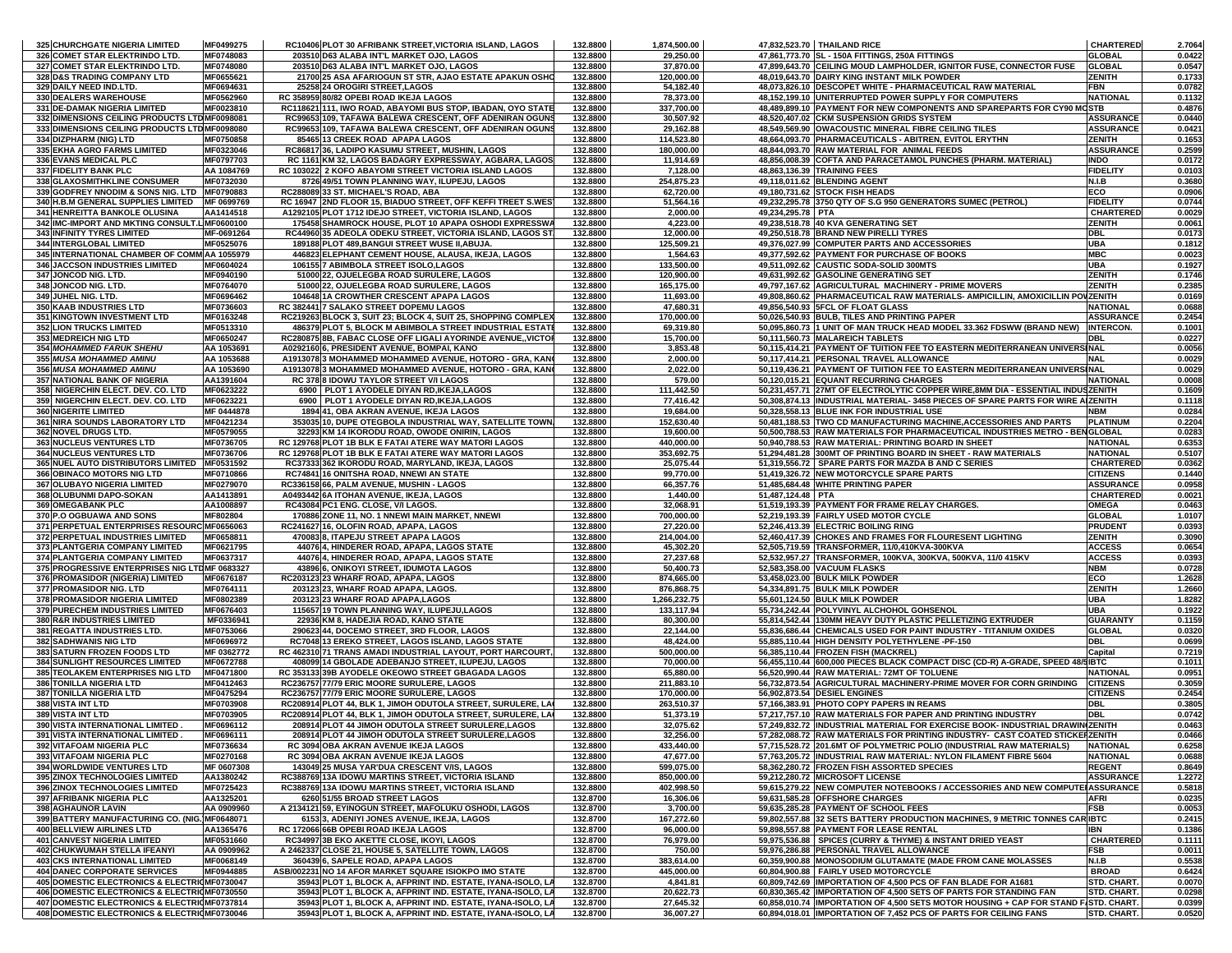| 409 DUNLOP NIEGRIA PLC                                                                           | MF0662470                | 2736 OBA AKRAN AVENUE IKEJA LAGOS                                                                                         | 132.8700             | 36,917.00                  |                         | 60,930,935.01 VARIOUS DUNLOP BRAND TYRES                                                                                                    | <b>AFRI</b>                       | 0.0533            |
|--------------------------------------------------------------------------------------------------|--------------------------|---------------------------------------------------------------------------------------------------------------------------|----------------------|----------------------------|-------------------------|---------------------------------------------------------------------------------------------------------------------------------------------|-----------------------------------|-------------------|
| 410 DUNLOP NIGERIA PLC                                                                           | MF 0403869               | 2736 OBA AKRAN AVENUE, IKEJA, LAGOS                                                                                       | 132.8700             | 116,559.10                 |                         | 61,047,494.11 2 TR25 ASRT TRUCK TYRE BUILDING MACHINES                                                                                      | <b>FBNMB</b>                      | 0.1683            |
| 411 EUROCHEMCO                                                                                   | MF-0701788               | RC-371183 159/161 LADIPO STREET MUSHIN, LAGOS STATE                                                                       | 132.8700             | 37,600.00                  |                         | 61,085,094.11 20MT MP 265 CP STABLIZER AND 40MT COATED CALCIUM CARBONADBL                                                                   |                                   | 0.0543            |
| 412 EUROCHEMCO                                                                                   | MF-0701785               | RC-371183 159/161 LADIPO STREET MUSHIN, LAGOS STATE<br>RC 1104 721 ADETOKUNBO ADEMOLA STREET VICTORIA ISLAND L            | 132.8700             | 153,680.00                 |                         | 61,238,774.11 136MT OF POLYVINYL CHLORIDE                                                                                                   | DBL                               | 0.2219            |
| 413 FAREAST MERCANTILE CO.LTD<br>414 FAREAST MERCANTILE COY LIMITED MF0635808                    | MF 0737916               | RC1104 721, ADETOKUNBO ADEMOLA, VICTORIA ISLAND, LAGOS                                                                    | 132.8700<br>132.8700 | 387,345.00<br>60,611.18    |                         | 61,626,119.11 STOCK FISH HEADS<br>61,686,730.29 STOCK FISH HEADS                                                                            | <b>MAGNUM</b><br><b>CHARTERED</b> | 0.5592<br>0.0875  |
| 415 FEDERAL HOUSING AUTHORITY                                                                    | AA1365335                | JULIUS NYERERE CRESCENT OFF ECOWAS SECRETARIAT                                                                            | 132.8700             | 32,650.00                  |                         | 61,719,380.29 MEDICAL FEES                                                                                                                  | IBN                               | 0.0471            |
| 416 FORWARD VENTURES NIG. LTD                                                                    | MF0632720                | RC201401 38A AJANAKU STREET. OPEBI IKEJA. LAGOS                                                                           | 132.8700             | 105,352.00                 |                         | 61,824,732.29 INDUSTRIAL SALT                                                                                                               | ECO                               | 0.1521            |
| 417 FRAJEND INVESTMENT                                                                           | MF 0714811               | RC308194 56A, KANO STREET, EBUTE-METTA, LAGOS STATE                                                                       | 132.8700             | 306,000.00                 |                         | 62,130,732.29 FRAJEND MOTORCYCLE IN CKD COMPONENT - FJ125L                                                                                  | <b>DBL</b>                        | 0.4418            |
| <b>418 FRAJEND INVESTMENT</b>                                                                    | MF 0714829               | RC308194 56A KANO STREET, EBUTE-METTA, LAGOS STATE                                                                        | 132.8700             | 136,800.00                 |                         | 62,267,532.29 MODEL FJ80 FRAJEND MOTORCYCLES                                                                                                | <b>DBL</b>                        | 0.1975            |
| 419 FRIGOGLASS INDUSTRIES (NIGERIA) IMF0744142                                                   |                          | 270208 IDDO HOUSE, IDDO, LAGOS                                                                                            | 132.8700             | 102,142.91                 |                         | 62,369,675.20 COMPONENTS OF COOLER                                                                                                          | ZENITH                            | 0.1475            |
| 420 GM NIG LTD                                                                                   | MF0758631                | 153503 17 CREEK ROAD APAPA LAGOS                                                                                          | 132.8700             | 65.37                      |                         | 62,369,740.57 ONE PCS OF ISUZU PARIS FOR ISUZU VEHINCLES                                                                                    | <b>UBN</b>                        | 0.0001            |
| 421 HE MAN ENTERPRISES                                                                           | MF0487778                | LAZ 088311 13, AJOKE SALAKO STREET, IFAKO, BARIGA, LAGOS.                                                                 | 132.8700             | 65,887.43                  |                         | 62,435,628.00 AGRICULTURAL MACHINERY SPARES                                                                                                 | N.I.B                             | 0.0951            |
| <b>422 HEMAN ENTERPRISES</b><br>423 INTERWORLD PRODUCTS NIG. LIMITE MF0792015                    | MF0661233                | LAZ 088311 13 AJOKE STREET IFAKO BARIGA LAGOS<br>268357 PLOT 1, BLOCK A, AFPRINT IND. ESTATE, IYANA-ISOLO, LA             | 132.8700<br>132.8700 | 142,192.00<br>23,965.88    |                         | 62,577,820.00 AGRICULTURAL PRIME MOVERS FOR RICE HULLERS<br>62,601,785.88 IMPORTATION OF 9,120 PCS OF BINATONE ELECTRIC HAIR CLIPPER        | <b>TRUS1</b><br>STD. CHART.       | 0.2053<br>0.0346  |
| <b>424 KABOB RESOURCES LIMITED</b>                                                               | BA050/2004000            | RC365776 6 SAPELE ROAD, APAPA, LAGOS                                                                                      | 132.8700             | 153,692.00                 |                         | 62,755,477.88 ESSENTIAL INDUSTRIAL PARTS - HIGH POWER METAL BLADES                                                                          | ECO                               | 0.2219            |
| <b>425 KABOB RESOURCES LIMITED</b>                                                               | MF0488157                | 365776 7A CREEK ROAD, APAPA LAGOS                                                                                         | 132.8700             | 162,155.00                 |                         | 62,917,632.88 HIGH POWER METAL BLADE & ROD                                                                                                  | <b>GUARANTY</b>                   | 0.2341            |
| <b>426 LINX TECHNOLOGY LTD</b>                                                                   | MF-0701483               | RC-602156 PLOT No 4C BLOCK H. APAPA OSHODI EXPRESSWAY ILAS                                                                | 132.8700             | 25,131.95                  |                         | 62,942,764.83 COMPUTER PARTS (HARD DRIVES) & ACCESSORIES                                                                                    | <b>DBL</b>                        | 0.0363            |
| 427 MARIA ASSEEVA                                                                                | AA 0909958               | 51No0903510 8/9 MARINA, LAGOS                                                                                             | 132.8700             | 5,520.10                   |                         | 62,948,284.93 PERSONAL HOME REMMITANCE                                                                                                      | <b>FSB</b>                        | 0.0080            |
| 428 MIDLAND GALVANIZING PRODUCTS L MF-0576692                                                    |                          | RC18220 KM 10, ABEOKUTA/LAGOS EXPRESSWAY. ABEOKUTA, OG                                                                    | 132.8700             | 743,954.50                 |                         | 63,692,239.43 800MT OF COLD ROLLED STEEL SHEET IN COILS (0.15MM X 752MM X DBL                                                               |                                   | 1.0740            |
| 429 NIGER SANITARY IND. LTD                                                                      | MF 0546960               | 3443 1 DAMSON ST.OGBA IND. SCHEME IKEJA                                                                                   | 132.8700             | 21,711.09                  |                         | 63,713,950.52 RAW MAT.VISCOSE FIBRE FOR SANITARY PAD                                                                                        | <b>REGENT</b>                     | 0.0313            |
| 430 NIGERIAN BAG MFG CO LTD                                                                      | MF 0764913               | 3584 45/46, ERIC MOORE ROAD IGANMU SURULERE LAGOS                                                                         | 132.8700             | 51,178.79                  |                         | 63,765,129.31 NEW INDUSTRIAL SPARES- CHAMBER ASSEMBLY                                                                                       | ZENITH                            | 0.0739            |
| 431 NIGERIAN BAG MFG CO LTD<br>432 NIGERIAN BAG MFG CO LTD                                       | MF0764915<br>MF0764910   | 3584 45/46, ERIC MOORE ROAD IGANMU SURULERE LAGOS<br>3584 45/46, ERIC MOORE ROAD IGANMU SURULERE LAGOS                    | 132.8700<br>132.8700 | 66,807.75<br>362,100.00    |                         | 63,831,937.06 25 TONS OF NATURAL VIRGIN GRADE POLYTHENE SHEET- INDUSTRIZENITH<br>64,194,037.06 RAW MATERIAL- POLYPROPYLENE IN GRANULAR FORM | ZENITH                            | 0.0964<br>0.5228  |
| 433 NIGERIAN EAGLE FLOUR MILLS LIMITIMF0654504                                                   |                          | 30737 TOLL POINT IBADAN /LAGOS EXPRESSWAY                                                                                 | 132.8700             | 1,530,984.00               |                         | 65,725,021.06 7,000 MTS BETTER CWRS WHEAT                                                                                                   | <b>FBN</b>                        | 2.2102            |
| 434 RANBAXY NIG LIMITED                                                                          | MF 0714862               | RC95102 PLOT 5, BLOCK K, APAPA-ISOLO EXP WAY, ISOLO, LAGOS                                                                | 132.8700             | 10,265.28                  |                         | 65,735,286.34 PHARMACEUTICAL RAW MATERIALS - FORBIDEX - NC                                                                                  | DBL                               | 0.0148            |
| 435 RAYBROS ENTERPRISES NIGERIA LIM MF0603319                                                    |                          | 93409 B363/366, ALABA INTERNATIONAL MARKET, OJO, LAGOS.                                                                   | 132.8700             | 405,400.00                 |                         | 66,140,686.34 GENERATORS                                                                                                                    | <b>UBA</b>                        | 0.5853            |
| 436 RUQAYYA INTEGRATED FARMS LTD MF0764635                                                       |                          | 477381 ZANGO VILLAGE BADAWA KANO, KANO STATE                                                                              | 132.8700             | 17,430.00                  |                         | 66,158,116.34 AGRICULTURAL EQUIPMENT- 3TIER BATTERY CAGE FOR POULTRY(IZENITH                                                                |                                   | 0.0252            |
| 437 SEVEN UP                                                                                     | AA1075675                | 1928 247 MOSHOOD ABIOLA WAY IJORA LAGOS                                                                                   | 132.8700             | 37,916.67                  |                         | 66,196,033.01 REPAYMENT OF INTEREST ON LOAN GRANTED BY SCB LONDON ON STD. CHART.                                                            |                                   | 0.0547            |
| 438 SOLEYE OLUGBENGA ADEDEJI                                                                     | AA 090996                | A 1051652 23. AWOLOWO ROAD. IKOYI, LAGOS                                                                                  | 132.8700             | 2,000.00                   |                         | 66.198.033.01 PERSONAL TRAVEL ALLOWANCE                                                                                                     | FSB                               | 0.0029            |
| <b>439 STEMCO LIMITED</b>                                                                        | MF0315357                | RC 166249 PLOT 142 WOJI ROAD GRA PORTHARCOURT                                                                             | 132.8700             | 30,973.00                  |                         | 66,229,006.01 BERGEAUD & BABBITLESS SPARES FOR JAW CRUSHER<br>66,357,466.77 ESSENTIAL INDUSTRIAL PARTS - MOTOR AND REGULATOR                | IBN                               | 0.0447            |
| 440 SUBAYA METALWARE (NIGERIA) LIMITBA050/200400<br>441 SUBAYA METALWARE (NIGERIA) LTD MF0488155 |                          | RC29697 6 SAPELE ROAD, APAPA, LAGOS<br>29697 6, SAPELE ROAD, APAPA LAGOS                                                  | 132.8700<br>132.8700 | 128,460.76<br>59,569.00    |                         | 66,417,035.77 HIGH POWER MOTOR AND ACCESSORIES                                                                                              | ECO<br><b>N.I.B</b>               | 0.1855<br>0.0860  |
| 442 SUNPLAST INDUSTRIES LTD                                                                      | MF0730171                | 28900 PLOT 4C, BLOCK H, ISOLO IND. SCHEME, ILASAMAJA, LAG                                                                 | 132.8700             | 179,000.00                 |                         | 66,596,035.77  IMPORTATION OF INDUSTRIAL RAW MATERIALS (POLYPROPYLENE) STD. CHART.                                                          |                                   | 0.2584            |
| <b>443 SUNRISE PRODUCTS LTD</b>                                                                  | MF 0546743               | 123039 D-14 EKO COURT, KOFO ABAYOMI ST. V/IS                                                                              | 132.8700             | 228,868.00                 |                         | 66.824.903.77 RAW MAT. ARTIFICIAL RESIN HDPE FILM GRADE                                                                                     | <b>REGENT</b>                     | 0.3304            |
| <b>444 THE BOOK COMPANY LIMITED</b>                                                              | MF0481962                | 402057 1, ALABI OKUMAGBE ST. IKORODU, LAGOS                                                                               | 132.8700             | 17,752.49                  |                         | 66,842,656.26 NEW EDUCATIONAL BOOKS, CHILDREN BOOKS                                                                                         | MIBL                              | 0.0256            |
| <b>445 THE BOOK COMPANY LIMITED</b>                                                              | MF0449574                | 402057 1. ALABI OKUMAGBE ST. IKORODU. LAGOS                                                                               | 132.8700             | 3,460.14                   |                         | 66,846,116.40 VARIOUS STATIONARY ITEMS                                                                                                      | <b>MIBL</b>                       | 0.0050            |
| <b>446 VEE NETWORKS LIMITED</b>                                                                  | AA0771185                | 398557 PLOT 1678, OLAKUNLE BAKARE CLOSE, VICTORIA ISLAND                                                                  | 132.8700             | 55,626.88                  |                         | 66,901,743.28 INTERNATIONAL PRIVATE LINE SERVICES, MISCELLANEOUS CHARGGUARANTY                                                              |                                   | 0.0803            |
| <b>447 VEE NETWORKS LIMITED</b>                                                                  | AA0771184                | 398557 PLOT 1678, OLAKUNLE BAKARE CLOSE, VICTORIA ISLAND                                                                  | 132.8700             | 32,000.00                  |                         | 66.933.743.28 SPECIALIST CALL DATA SERVICES FOR NOV. 2004                                                                                   | <b>GUARANTY</b>                   | 0.0462            |
| 448 VEEPEE INDUSTRIES LTD                                                                        | MF0727587                | 16530 KM 38 ABEOKUTA MOTOR ROAD SANGO OTTA OGUN STA                                                                       | 132.8700             | 135,000.00                 |                         | 67,068,743.28 MEDICAL ITEMS- MDC-DOCTOR BLADES IN COILS                                                                                     | ZENITH                            | 0.1949            |
| 449 VEEVEE PAPER PRODUCTS LIMITED. MF 0701026                                                    |                          | RC-462986 35/37 GBOLADE ADEBANJO STREET, OFF COKER ROAD, II                                                               | 132.8700             | 228,420.00                 |                         | 67,297,163.28 INDUSTRIAL RAW MATERIALS FOR CORRUGATED CARTON PRODUC DBL<br>67,337,283.28 POLYPROPYLENE 34 METRIC TONS GRADE BP7444          |                                   | 0.3298            |
| <b>450 VIK INDUSTRIES LIMITED</b><br><b>451 WESTBIZ LTD</b>                                      | MF0449327<br>MF0731487   | 173791 25, ASA AFARIOGUN ST, AJAO ESTATE, ISOLO<br>RC482684 11 WHARF APAPA LAGOS                                          | 132.8700<br>132.8700 | 40,120.00<br>40,328.84     |                         | 67,377,612.12 ENAMELWARE                                                                                                                    | MIBL<br><b>CITIZENS</b>           | 0.0579<br>0.0582  |
| 452 WORLD WIDE COMMERCIAL VENTUREMF-0701628                                                      |                          | RC325074 13, FATAI ATERE WAY, MATORI, LAGOS STATE                                                                         | 132.8700             | 90,327.98                  |                         | 67,467,940.10 65,000 CEPOREX (GLAXOSMITHKLINE PHARMACEUTICAL PRODUCT\$DBL                                                                   |                                   | 0.1304            |
| <b>453 BFT-SKYS LIMITED</b>                                                                      | AA1088701                | 339013 SUITE E113 IKOTA SHOPPING COMPLEX VGC AJAH LAGOS                                                                   | 132.8600             | 6,500.00                   |                         | 67,474,440.10 SCHOOL FEES                                                                                                                   | <b>INTERCON.</b>                  | 0.0094            |
| <b>454 BRITISH AMERICAN TOBACCO (NIG)</b>                                                        | MF0942231                | 384467 PC 35, IDOWU TAYLOR STREET, VICTORIA ISLAND LAGOS                                                                  | 132.8600             | 64,052.48                  |                         | 67,538,492.58 INDUSTRIAL MACHINERY SPARES- SPARES FOR AUTO WRAPPING MZENITH                                                                 |                                   | 0.0925            |
| <b>455 BUDDAN INDUSTRIES LIMITED</b>                                                             | MF0731484                | RC468285 42, ADELABU STREET, SURULERE, LAGOS                                                                              | 132.8600             | 10,476.25                  | 67,548,968.83 CANDLES   |                                                                                                                                             | <b>CHARTERED</b>                  | 0.0151            |
| <b>456 CADBURYNIGERIA PLC</b>                                                                    | MF 0607772               | RC 4151 LATEEF JAKANDE ROAD, AGIDINGBI IKEJA LAGOS                                                                        | 132.8600             | 710.98                     |                         | 67,549,679.81 EQUIPMENT FOR FOOD INDUSTRY                                                                                                   | <b>MAGNUM</b>                     | 0.0010            |
| <b>457 DANA MOTORS LIMITED</b>                                                                   | MF 0654401               | 294984 54, MARINA, LAGOS                                                                                                  | 132.8600             | 9,900.00                   |                         | 67,559,579.81   100CTNS OF EQUIPMENTS FOR MOTOR ASSEMBLY PLANT                                                                              | <b>WEMA</b>                       | 0.0143            |
| <b>458 DANA PHARMACEUTICALS LIMITED</b><br>459 FIRST ALUMINIUM NIGERIA PLC                       | MF 0654412<br>MF 0711089 | 292251 54, MARINA, LAGOS<br>RC 2288 2 AKILO STREET OGBA IKEJA LAGOS                                                       | 132.8600<br>132.8600 | 98,190.30<br>655.24        |                         | 67,657,770.11 28MTS OF PARACETAMOL<br>67,658,425.35 PLASTIC SHEET MATERIALS FOR MANUFACTURE OF TOOTHPASTE MAGNUM                            | <b>WEMA</b>                       | 0.1417<br>0.0009  |
| 460 FLYING DOVE LIMITED                                                                          | MF0106962                | 20631 1089A, ADEOLA ODEKU STREET V/I LAGOS.                                                                               | 132.8600             | 79,575.06                  |                         | 67,738,000.41 COLOUR TELEVISION SETS, CD PLAYERS, HIFI SYSTEMS,                                                                             | N.I.B                             | 0.1149            |
| 461 GNLD International Ltd                                                                       | MF0578423                | RC 363844 12, Chief Olu Oshunkeye Cresent Gbagada Ind Estate                                                              | 132.8600             | 173,735.83                 | 67,911,736.24 COMPLEX   |                                                                                                                                             | <b>STD. CHART</b>                 | 0.2508            |
| 462 GNLD International Ltd                                                                       | MF 0578428               | RC 363844 12, Chief Olu Oshunkeye Cresent Gbagada Ind Estate                                                              | 132.8600             | 119,899.90                 |                         | 68,031,636.14 PAYMENT FOR FORMULAR Iv PLUS, CHELATED ZINC BETA GUARD STD. CHART.                                                            |                                   | 0.1731            |
| <b>463 GRAND ROY NIGERIA LIMITED</b>                                                             | MF 0472906               | RC 63726 67, DOUGLAS ROAD, OWERRI, IMO STATE                                                                              | 132.8600             | 188,909.00                 |                         | 68,220,545.14 IMPORTATION OF 480 BALES OF NORWEGIAN STOCKFISH AND 301 ENAL                                                                  |                                   | 0.2727            |
| <b>464 HALIOS LTD</b>                                                                            | MF0676558                | 334884 9 AMODU TIJANI CLOSE VICTORIA ISLAND LAGOS                                                                         | 132.8600             | 2,125,000.00               |                         | 70,345,545.14 1,000MT OF WHITE REFINED SUGAR                                                                                                | ZENITH                            | 3.0676            |
| <b>465 HIRALCO NIGERIA LIMITED</b>                                                               | MF0656144                | RC441274 A.G. LEVENTIS YARD, IDDO HOUSE, IDDO, LAGOS                                                                      | 132.8600             | 16,714.00                  | 70,362,259.14 MOTOR OIL |                                                                                                                                             | <b>PRUDENT</b>                    | 0.0241            |
| <b>466 KIWI NIGERIA LTD</b>                                                                      | MF0639031                | 2337 4. INDUSTRIAL STREET . OFF TOWN PLANNNG WAY. ILUPE                                                                   | 132.8600             | 41,900.00                  |                         | 70,404,159.14 PACKAGING MATERIAL- 400,000 SETS OF EMPTY SHOE POLISH CONZENITH                                                               |                                   | 0.0605<br>0.0048  |
| 467 May & Baker Nigeria Plc<br><b>468 MICHELIN NIGERIA LIMITED</b>                               | MF0825690<br>MF0690329   | RC558 2, Sapara Street, Ikeja Industrial Estate, Ikeja, Lagos<br>RC2822 129-132 TRANS AMADI INDUSTRIAL LAYOUT, PORT-HARCO | 132.8600<br>132.8600 | 3,300.43<br>509,858.09     |                         | 70,407,459.57 Ephedrine HCL BP (Raw Material)<br>70,917,317.66 PARAFFIN WAX, TREATED CORD, ANTILUX POLISH AND SILICER                       | NAMBL<br><b>CHARTERED</b>         | 0.7360            |
| 469 MICHELIN NIGERIA LTD.                                                                        | MF0690324                | 2822 PLOT 2 IJORA CAUSEWAY, IJORA, LAGOS.                                                                                 | 132.8600             | 227,976.88                 |                         | 71,145,294.54 PRE-PRODUCTION MATERIAL USED IN THE PRODUCTION OF TYRES ZENITH                                                                |                                   | 0.3291            |
| 470 MICHELIN TYRE SERVICES PLC.                                                                  | MF0690320                | 2475 PLOT 2 IJORA CAUSEWAY IJORA LAGOS.                                                                                   | 132.8600             | 74,536.66                  |                         | 71,219,831.20 WHEELS AND ACCESSORIES                                                                                                        | ZENITH                            | 0.1076            |
| 471 MICHELIN TYRE SERVICES PLC                                                                   | MF0690310                | 2475 PLOT 2 IJORA CAUSEWAY, IJORA, LAGOS                                                                                  | 132.8600             | 445,508.39                 |                         | 71,665,339.59 TYRES AND TUBES                                                                                                               | ZENITH                            | 0.6431            |
| <b>472 MIKANO INTERNATIONAL LIMITED</b>                                                          | MF0447752                | 36027 PLOT 34/35, ACME ROAD, OGBA - IKEJA, LAGOS                                                                          | 132.8600             | 581,500.00                 |                         | 72,246,839.59 CUMMINS ENGINE WITH STAMFORD ALTERNATOR FOR GENERATORFBN                                                                      |                                   | 0.8394            |
| 473 MIKANO INTERNATIONAL LIMITED                                                                 | MF0447756                | 36027 PLOT 34, ACME ROAD, OGBA IKEJA LAGOS                                                                                | 132.8600             | 880,800.00                 |                         | 73,127,639.59 PERKINS ENGINE, STAMFORD ALTERNATOR, PANEL AND                                                                                | N.I.B                             | 1.2715            |
| 474 MOSURO THE BOOKSELLERS LTD                                                                   | MF0777158                | 200968 5, OLUWARE OBASA STREET, IBADAN.                                                                                   | 132.8600             | 50,017.58                  |                         | 73,177,657.17 VARIOUS PRINTED EDUCATIONAL TEXTBOOKS                                                                                         | <b>UBNMB</b>                      | 0.0722            |
| 475 MOSURO THE BOOKSELLERS LTD<br>476 MTN NIG COMMUNICATIONS LTD                                 | MF0777162<br>MF 0715354  | 200968 5, OLUWARE OBASA STREET, IBADAN.<br>RC 395010 30. AFRIBANK STREET, CHURCHGATE TOWER, V/I, LAGOS                    | 132.8600<br>132.8600 | 11,467.00<br>14,212,038.00 |                         | 73,189,124.17 VARIOUS PRINTED EDUCATIONAL TEXTBOOKS<br>87,401,162.17 IMPORTATION OF 19 X APZ 212 33 TO APZ 212 40 SWAPOUTS (MOBIL FSB       | <b>UBNMB</b>                      | 0.0166<br>20.5161 |
| 477 MTN NIGERIA COMMUNICATION LIMITIMF0715351                                                    |                          | 395010 30, AFRIBANK STREET, VICTORIA ISLAND, LAGOS                                                                        | 132.8600             | 1,962,041.02               |                         | 89,363,203.19 SUPPLY OF DXX SPARES AND EQUIPMENT (TRANSMISSION LINK EQ GUARANTY                                                             |                                   | 2.8323            |
| <b>478 NGOBROS &amp; COMPANY NIG LTD</b>                                                         | MF0735470                | RC72770 11 IHIALA STREET, OKPUNO NNEWICHI NNEWI AN STATE                                                                  | 132.8600             | 240,000.00                 |                         | 89,603,203.19 FAIRLY USED MOTORCYCLES                                                                                                       | <b>CITIZENS</b>                   | 0.3465            |
| <b>479 NIGERIAN ENAMELWARE PLC</b>                                                               | MF-0653981               | RC2192 18, WEMPCO ROAD, PLOT IA, BLOCK D, OGBA SCHEME, IK                                                                 | 132.8600             | 67,985.20                  |                         | 89,671,188.39 INDUSTRIAL MACHINERIES AND ACCESSORIES (BAKELITE HANDLE IDBL                                                                  |                                   | 0.0981            |
| 480 O. NATHISON ENT. NIGERIA LTD                                                                 | MF0073201                | 69520 20A, COURT ROAD, SABON GARI, KANO STATE                                                                             | 132.8600             | 15,343.75                  |                         | 89.686.532.14 WATER PUMPS AND SPARE PARTS                                                                                                   | <b>GUARANTY</b>                   | 0.0221            |
| <b>481 OBI CHIKA TOBECHI</b>                                                                     | AA1075249                | A2281363 STANDARD CHARTERED BANK, PORT HARCOURT                                                                           | 132.8600             | 5,644.80                   |                         | 89,692,176.94 PART PAYMENT OF SCH. FEES FOR CALLISTUS MUONEKE                                                                               | STD. CHART.                       | 0.0081            |
| <b>482 OLALEYE ABIOLA</b>                                                                        | AA1414201                | A1955913 19, MARTINS STREET, LAGOS ISLAND, LAGOS                                                                          | 132.8600             | 1,800.00                   | 89,693,976.94 PTA       |                                                                                                                                             | CHARTERED                         | 0.0026            |
| <b>483 PROCTER &amp; GAMBLE NIGERIA LTD</b><br>484 PROCTER & GAMBLE NIGERIA LTD.                 | MF0489821<br>MF0743459   | 180434 FIRST COMMERCIAL ROAD, OLUYOLE INDUSTRIAL ESTATI<br>180434 ALL SEASONS PLAZA, LATEEF JAKANDE ROAD, IKEJA           | 132.8600             | 2,146.22                   |                         | 89,696,123.16 600 KGS TALC EXTRA FINE POWDER EXTRA PURE PH EUR , BP, USP IBTC                                                               |                                   | 0.0031            |
| 485 PROCTER & GAMBLE NIGERIA LTD.                                                                | MF0742179                | 180434 ALL SEASONS PLAZA, LATEEF JAKANDE ROAD, IKEJA                                                                      | 132.8600<br>132.8600 | 1,873.77<br>38,760.00      |                         | 89,697,996.93 150KGS EUCALYPTUS OIL USED FOR VICKS PRODUCTION<br>89,736,756.93 GLUCOSE SYRUP USED IN PRODUCTION OF VICKS                    | N.I.B<br>N.I.B                    | 0.0027<br>0.0560  |
| 486 PROCTER & GAMBLE NIGERIA LTD.                                                                | MF0742171                | 180434 ALL SEASONS PLAZA, LATEEF JAKANDE ROAD, IKEJA                                                                      | 132.8600             | 40,224.27                  |                         | 89,776,981.20 ALWAYS POLYBAGS USED FOR ALWAYS PRODUCTION                                                                                    | N.I.B                             | 0.0581            |
| 487 PROCTER & GAMBLE NIGERIA LTD.                                                                | MF0489843                | 180434 ALL SEASONS PLAZA, LATEEF JAKANDE ROAD, IKEJA                                                                      | 132.8600             | 33,628.91                  |                         | 89.810.610.11 10,000KG RINGROLLABLE BACKSHEET PEACH 176MM USED FOR                                                                          | N.I.B                             | 0.0485            |
| <b>488 RICO MANUFACTURING LTD</b>                                                                | MF0657083                | RC345192 11, IHIALA STREET, OKPUNO NNEWICHI, NNEWI, ANAMBRA                                                               | 132.8600             | 380,000.00                 |                         | 90,190,610.11 FAIRLY USED MOTORCYCLE                                                                                                        | <b>OCEANIC</b>                    | 0.5486            |
| <b>489 SHONGHAI PACKAGING</b>                                                                    | MF 0635825               | RC 21772 NCWS HOUSE, PC 14 AHMED ONIBUDO STREET VI, LAGOS                                                                 | 132.8600             | 1,519.94                   |                         | 90,192,130.05 ALTERNATOR FOR KVA DIESEL GENERATOR SET                                                                                       | <b>MAGNUM</b>                     | 0.0022            |
| 490 SMADA COMM. STORES                                                                           | MF0794017                | 134436 37 SUNMOLA STREET, MENDE MARYLAND IKEJA LAGOS                                                                      | 132.8600             | 39,540.05                  |                         | 90,231,670.10 WHITE PRINTING BOARDS IN SHEETS- FOR PRINTING INDUSTRY                                                                        | ZENITH                            | 0.0571            |
| <b>491 SMADA COMM. STORES</b>                                                                    | MF0794013                | 134436 37 SUNMOLA STREET, MENDE MARYLAND IKEJA LAGOS                                                                      | 132.8600             | 71,680.00                  |                         | 90.303.350.10 RAW MATERIAL FOR PRINTING INDUSTRY-YELLOW CRAFT                                                                               | <b>ZENITH</b>                     | 0.1035            |
| 492 STANDARD IND. DEV COY. LTD.                                                                  | MF0653976                | 6668 18 WEMPCO ROAD OGBA SCHEME IKEJA LAGOS                                                                               | 132.8600             | 128,861.10                 |                         | 90,432,211.20 192.33 MT HOT ROLLED STEEL COIL-INDUSTRIAL RAW MATERIAL                                                                       | ZENITH                            | 0.1860            |